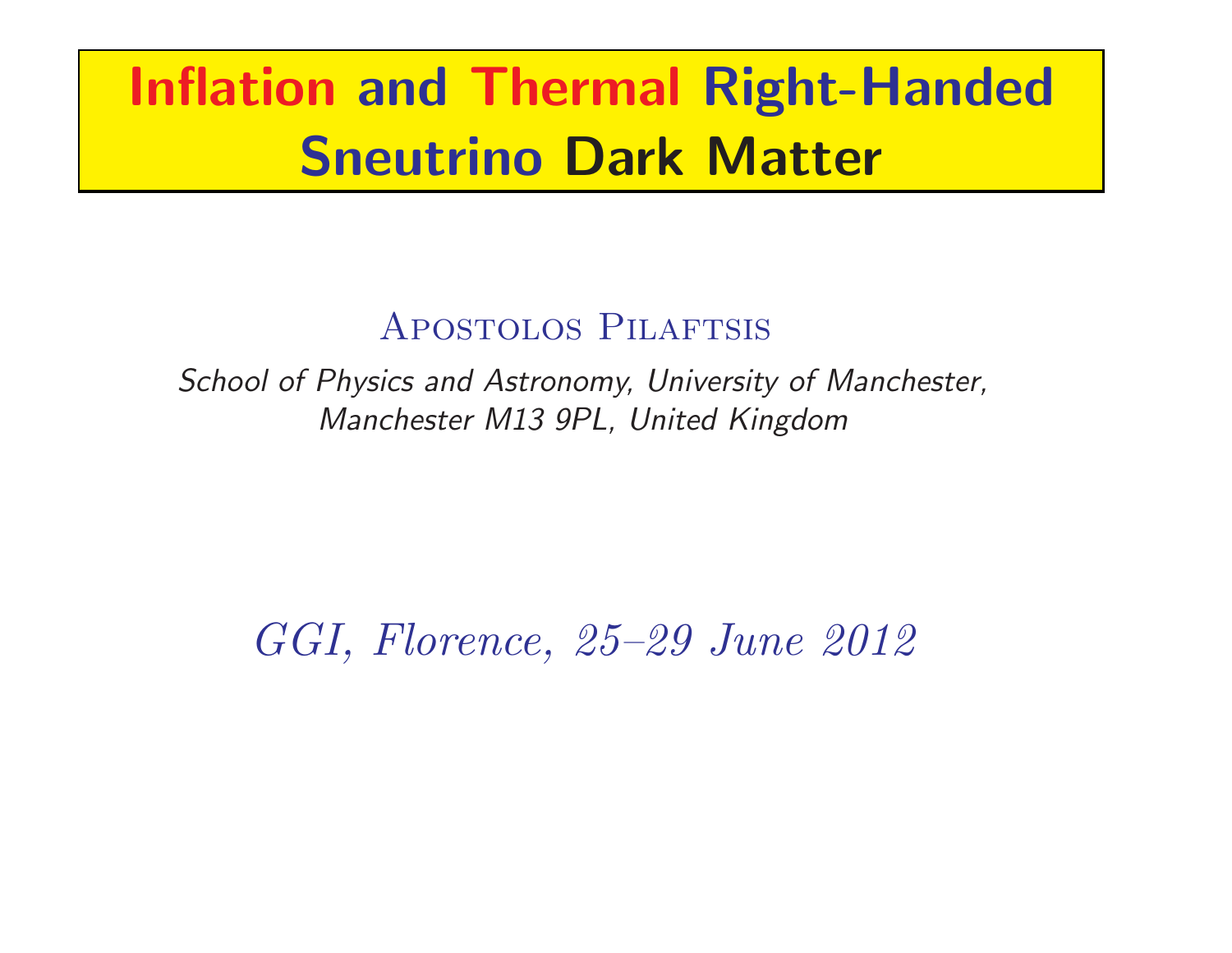## Plan of the Talk

- $F_D$ -Term Hybrid Inflation
- Natural Solution to the Gravitino Overabundance Problem
- Right-Handed Sneutrino as Thermal Dark Matter
- Further Cosmological and Particle-Physics Implications
- Conclusions and Future Directions

<sup>∗</sup>Talk based on

- B. Garbrecht and A.P., PLB636 (2006) 154;
- B. Garbrecht, C. Pallis and A. P., JHEP0612 (2006) 038;
- F. Deppisch and A. P., JHEP10 (2008) <sup>080</sup>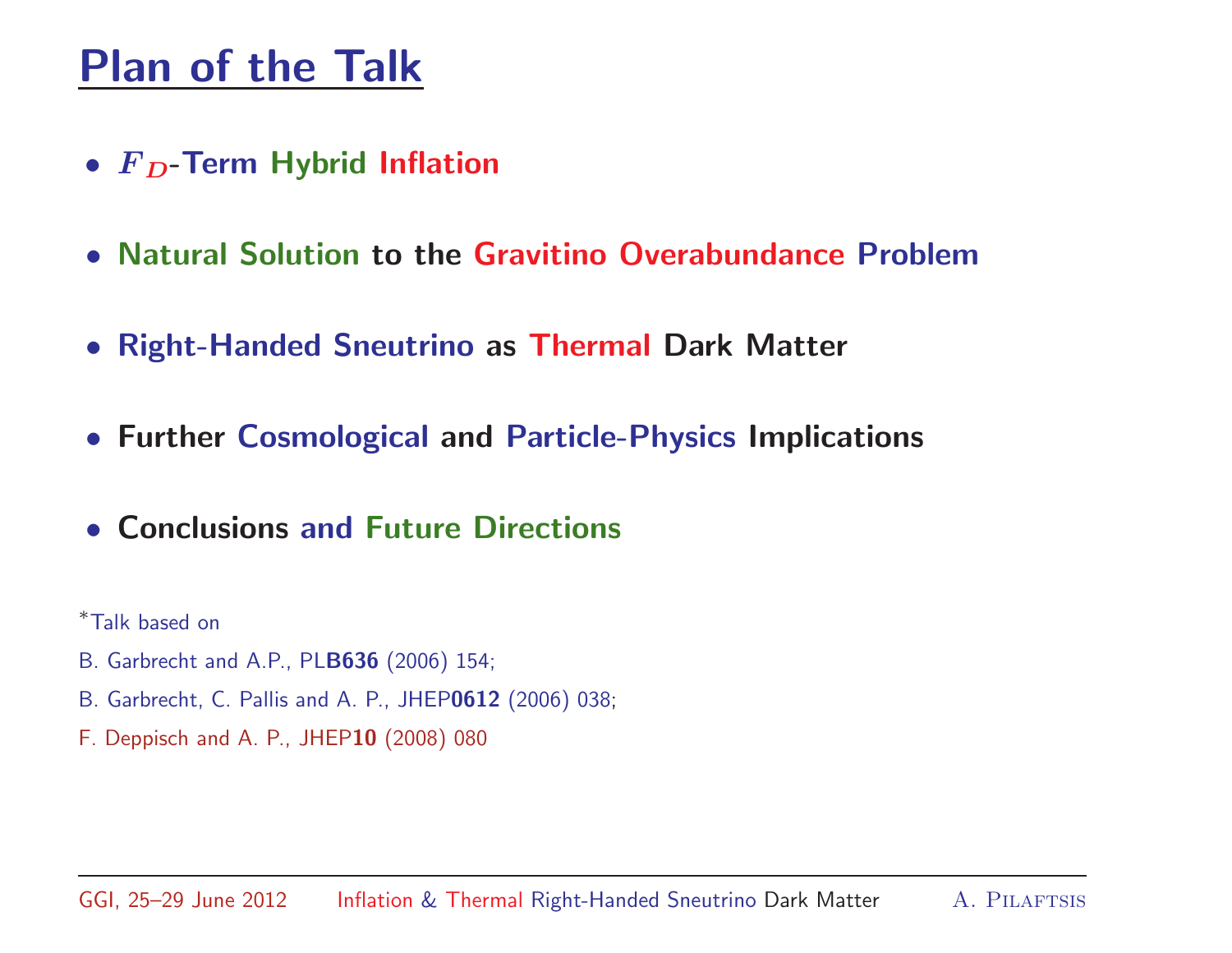• Standard Big-Bang Cosmology and WMAP

#### Density perturbations as observed by WMAP



$$
\frac{\delta T}{T} \sim \frac{\delta \rho}{\rho} \sim 10^{-5}
$$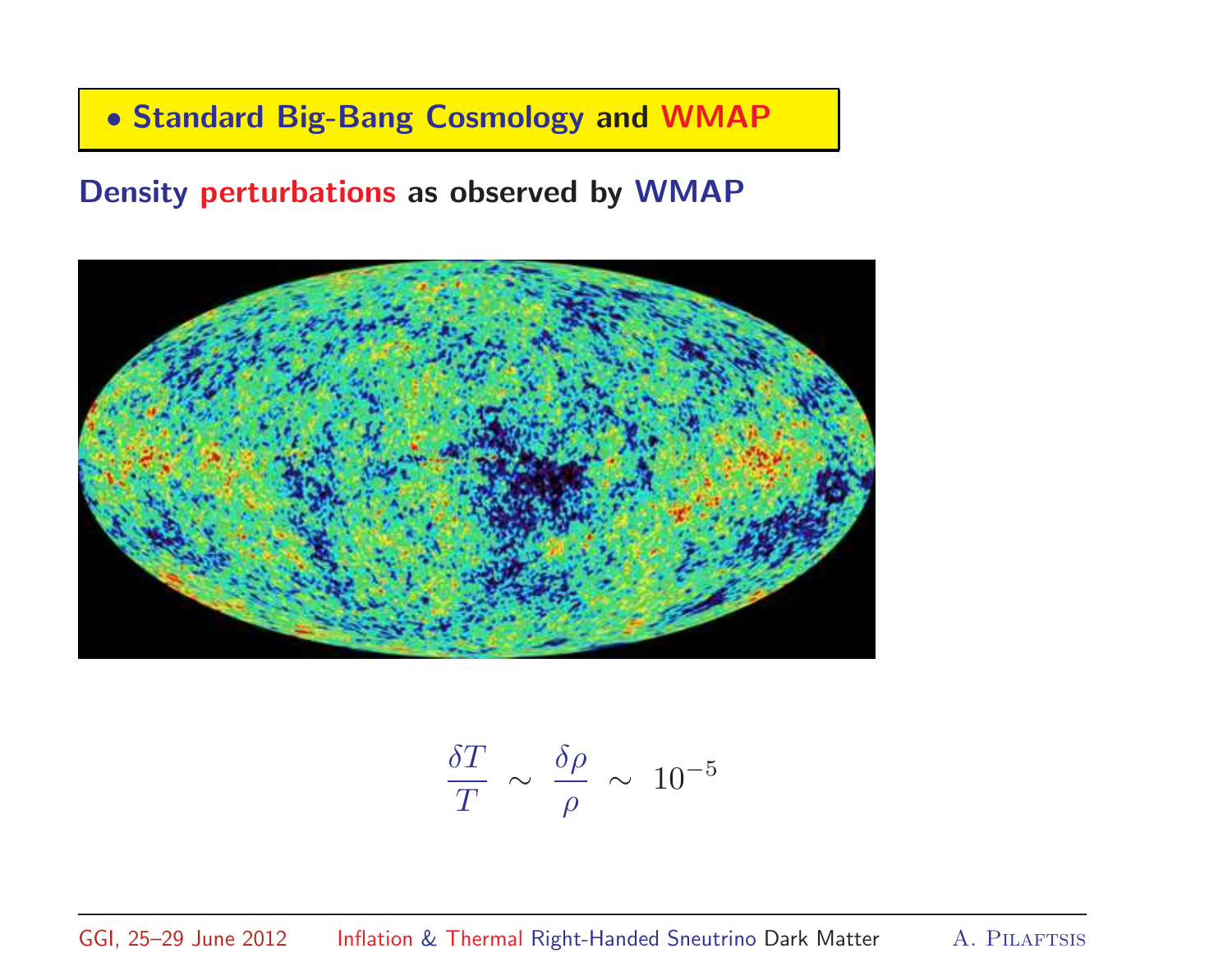#### – Inflation Dynamics

Number of <sup>e</sup>-folds:

$$
\mathcal{N}_e = \int_{t_{\mathcal{N}}}^{t_{\text{end}}} dt \ H(t) \ \approx \ \frac{1}{m_{\text{Pl}}^2} \int_{\phi_{\text{end}}}^{\phi_{\mathcal{N}}} d\phi \ \frac{V}{V_{\phi}} \ \approx \ 50 - 60
$$

Power spectrum of curvature perturbations:

$$
P_{\mathcal{R}}^{1/2} = \frac{1}{2\sqrt{3}\pi m_{\rm Pl}^3} \frac{V^{3/2}}{|V_{\phi}|} \approx 4.86 \times 10^{-5} \qquad (k_0 = 0.002 \text{ Mpc}^{-1})
$$

Spectral index:

$$
n_s - 1 = \frac{d \ln P_{\mathcal{R}}^{1/2}}{d \ln k} = 2\eta - 6\varepsilon \approx -0.037_{-0.014}^{+0.015} \quad \text{(WMAP 5 years data)}
$$

Slow-roll parameters:

$$
\varepsilon = \frac{1}{2} m_{\rm Pl}^2 \left(\frac{V_\phi}{V}\right)^2 \ll 1 , \qquad \eta = m_{\rm Pl}^2 \frac{V_{\phi\phi}}{V} \ll 1
$$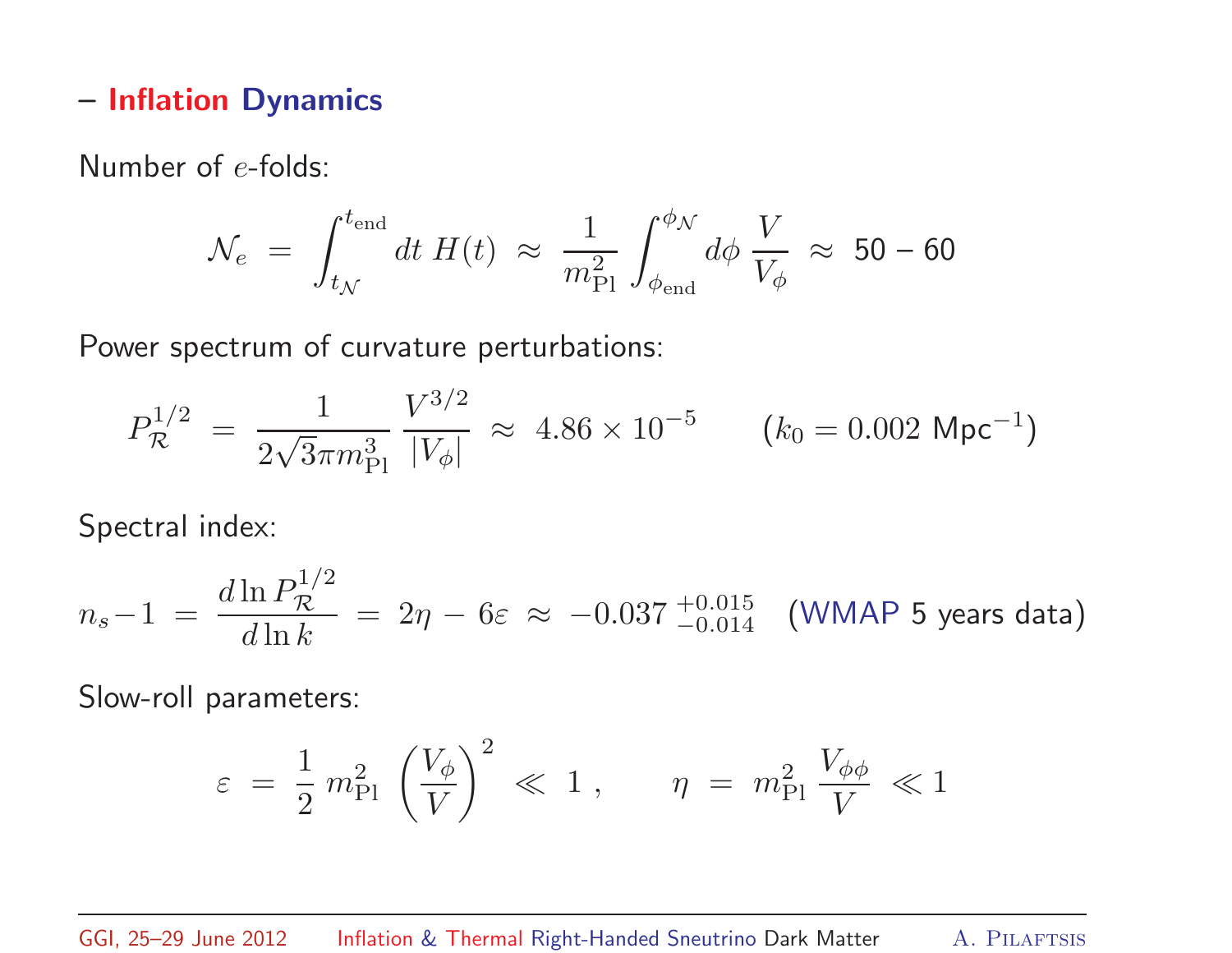### •  $F_D$ -Term Hybrid Inflation

– Hybrid Inflation [A.D. Linde, PLB259 (1991) 38]



$$
V = \frac{\lambda}{4}(|\chi|^2 - M^2)^2 + \frac{1}{2}g|\chi|^2|\phi|^2 + \frac{1}{2}m^2|\phi|^2
$$

Inflation starts, when  $\phi \gg \phi_c \sim M$ ,  $\chi = 0 \to V \simeq \frac{\lambda}{4} M^4 + \frac{1}{2} m^2 |\phi|^2$ Inflation ends with the so-called waterfall mechanism

GGI, 25–29 June 2012 Inflation & Thermal Right-Handed Sneutrino Dark Matter A. Pilaftsis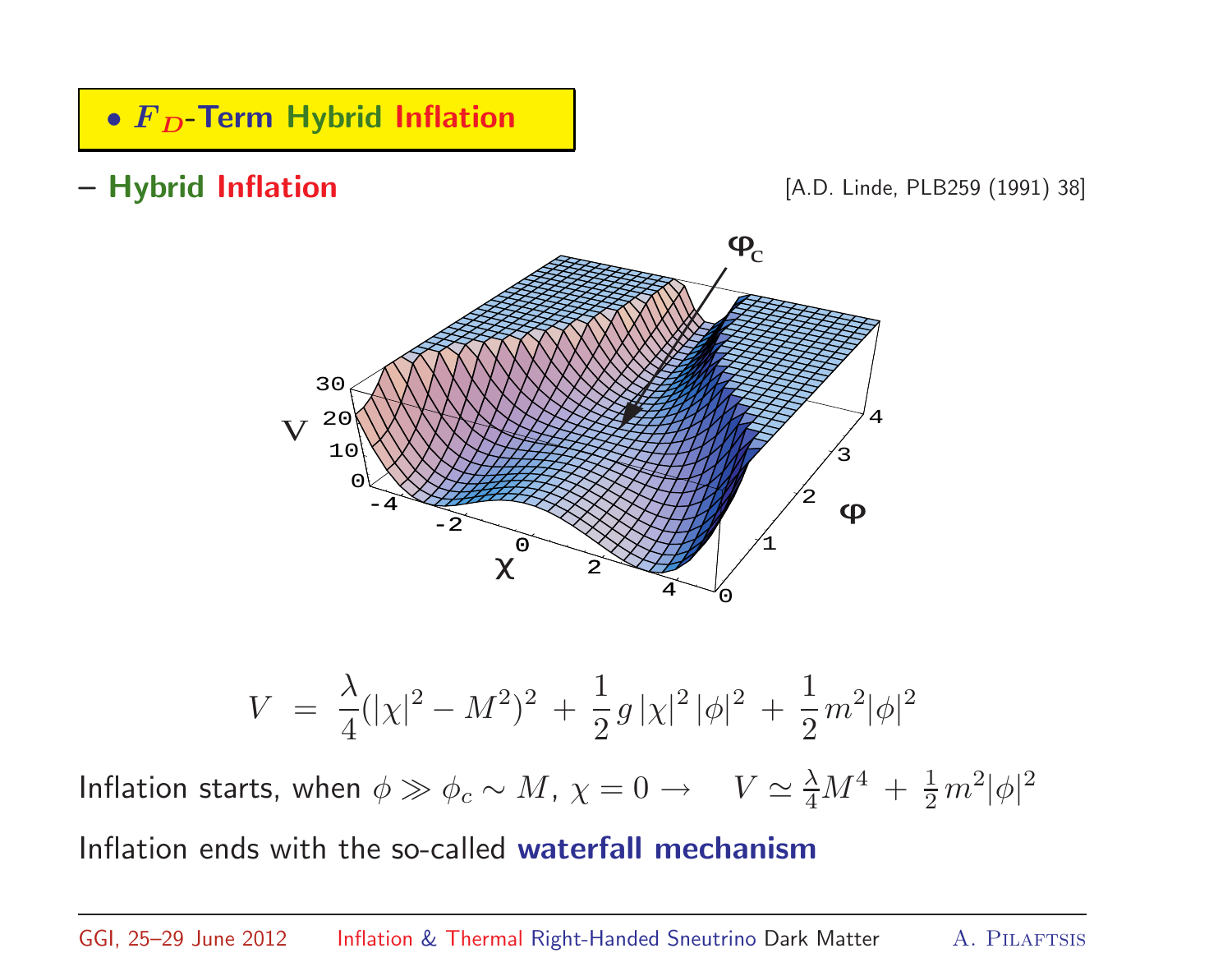#### $-$  F-Term Hybrid Inflation

[ E. Copeland, A. Liddle, D. Lyth, E. Stewart, D. Wands, PRD49 (1994) 6410; G. Dvali, Q. Shafi, R. Schaefer, PRL73 (1994) <sup>1886</sup> ]

Superpotential:

$$
W = \kappa \, \widehat{S} \, (\widehat{X}_1 \, \widehat{X}_2 - M^2)
$$

Real Potential determined from  $F$  terms:

$$
V = |\partial W/\partial S|^2 + |\partial W/\partial X_1|^2 + |\partial W/\partial X_2|^2
$$
  
=  $\kappa^2 |X_1 X_2 - M^2|^2 + \kappa^2 |S|^2 (|X_1|^2 + |X_2|^2)$ 

Start of inflation:  $S^{\text{in}} > M$ ,  $X_{1,2}^{\text{in}} = 0$ , with  $V = \kappa^2 M^4$ .  $X_{1,2}$ -Mass Matrix:

$$
M_{X_{1,2}}^2 = \begin{pmatrix} |\kappa|^2 |S|^2 & -\kappa^2 M^2\\ -\kappa^{*2} M^2 & |\kappa|^2 |S|^2 \end{pmatrix}
$$

End of inflation:  $S < M \ \to \ \det M_{X_{1,2}}^2 < 0 \ \to \ \$  waterfall mechanism.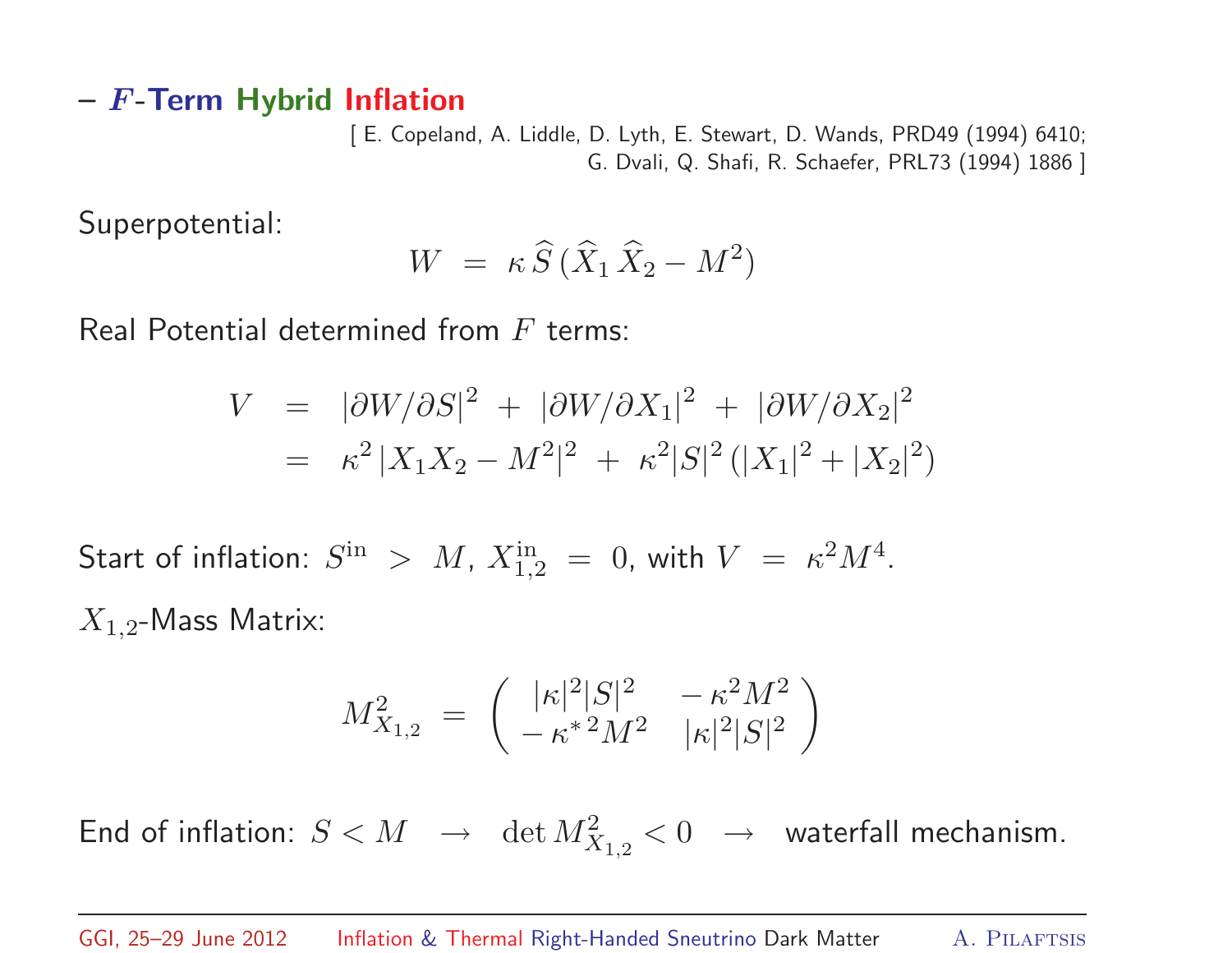#### – Slope of the Potential

Potential is too flat!  $\partial V/\partial S = 0$ .

Radiative lifting of the S-flat direction:

$$
V_{1-\text{loop}} = \frac{\kappa^4 M^4}{16\pi^2} \ln\left(\frac{|S|^2}{M^2}\right)
$$

SUGRA corrections:  $V_{\text{SUGRA}} = -c_H^2 H^2 |S|^2 + \kappa^2 M^4 \frac{|S|^4}{2 m_{\text{Pl}}^4} + \dots$ 

Number of <sup>e</sup>-folds:

$$
\mathcal{N}_e = \frac{4\pi^2}{\kappa^2} \frac{(S^{\rm in})^2}{m_{\rm Pl}^2} \approx 55
$$

For  $10^{-3} \leq \kappa \leq 10^{-2} \longrightarrow S^{\text{in}} \leq 10^{-1} m_{\text{Pl}} \longrightarrow$  predictive scenario

Power spectrum:  $P_{\mathcal{R}}^{1/2} = \sqrt{\frac{4\mathcal{N}_e}{3}} \left(\frac{M}{m_{\text{Pl}}}\right)^2 = 5 \times 10^{-5} \rightarrow M \sim 10^{16} \text{ GeV}.$ 

 $M$  close to the GUT or gauge-coupling unification scale  $M_X$ .

Spectral index:  $n_s - 1 = -\frac{1}{N_e} \approx -0.02$  (mSUGRA).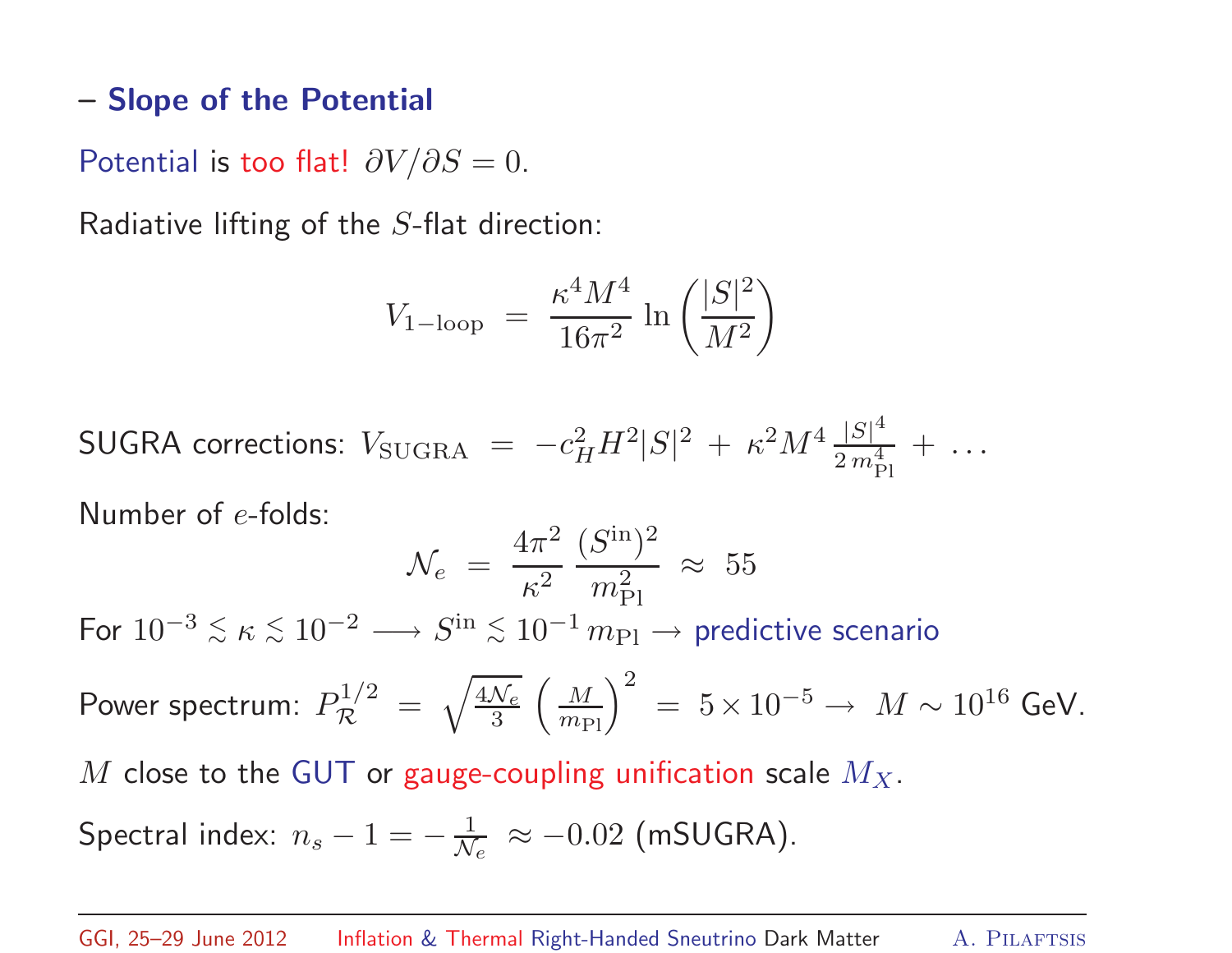$- F<sub>D</sub>$ -Term Hybrid Inflation [B. Garbrecht and A.P., PLB636 (2006) 154]

$$
W = \kappa \widehat{S} \left( \widehat{X}_1 \widehat{X}_2 - M^2 \right) + \lambda \widehat{S} \widehat{H}_u \widehat{H}_d + \frac{\rho}{2} \widehat{S} \widehat{N}_i \widehat{N}_i
$$

$$
+ h_{ij}^\nu \widehat{L}_i \widehat{H}_u \widehat{N}_j + W_{\text{MSSM}}^{(\mu=0)}
$$

+ Subdominant FI D-term of  $U(1)_X$ :  $-\frac{g_X}{2} m_{\rm FI}^2 D_X$ 

#### Remarks:

- Mass scales:  $m_{\text{Pl}}$ ,  $M$ ,  $m_{\text{FI}}$  and  $M_{\text{SUSY}}$ .
- $\langle S \rangle \sim \frac{1}{\kappa} M_{\rm SUSY}$  sets the Electroweak and the Singlet Majorana scale:

$$
\mu = \lambda \langle S \rangle, \qquad m_N = \rho \langle S \rangle
$$

- Lepton Number Violation mediated by right-handed neutrinos  $N_i$  occurs at the EW scale  $\mu \sim m_N$ .
	- $\rightarrow$  BAU may be explained by thermal EW-scale resonant leptogenesis.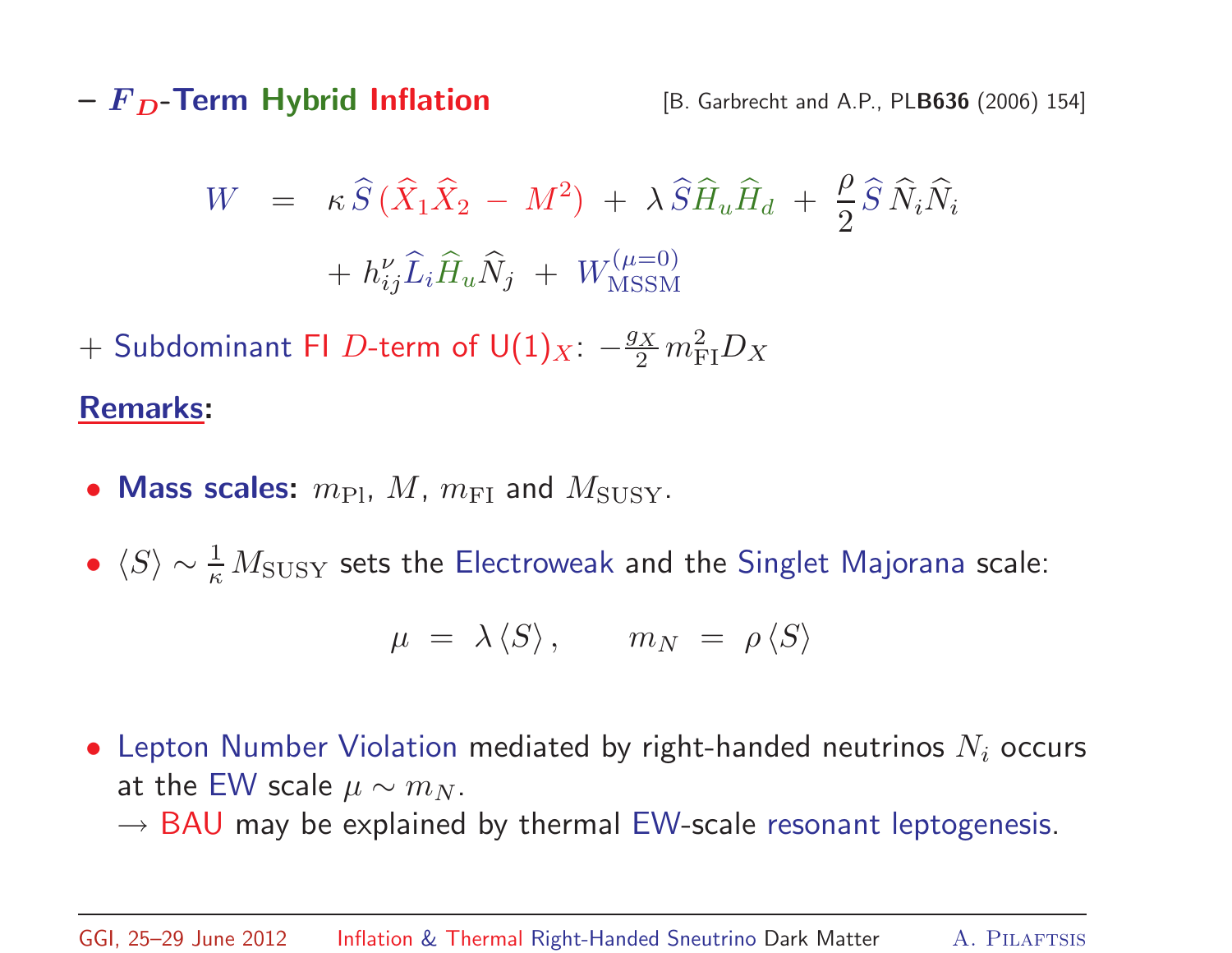

GGI, 25–29 June 2012 Inflation & Thermal Right-Handed Sneutrino Dark Matter A. Pilaftsis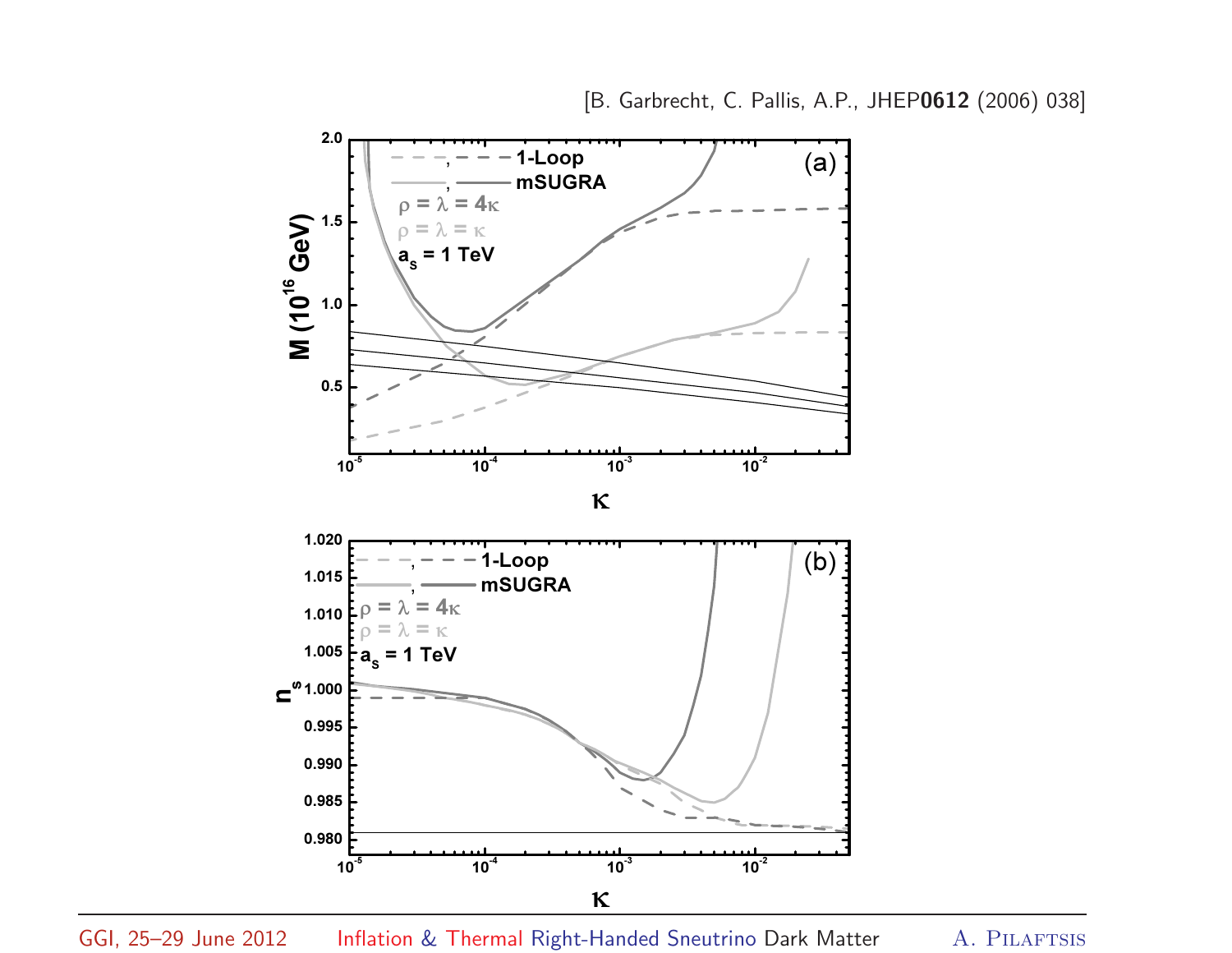Next-to-mSUGRA with  $-c_H^2 H^2S^2$  [B. Garbrecht, C. Pallis, A.P., JHEP0612 (2006) 038]



GGI, 25–29 June 2012 Inflation & Thermal Right-Handed Sneutrino Dark Matter A. Pilaftsis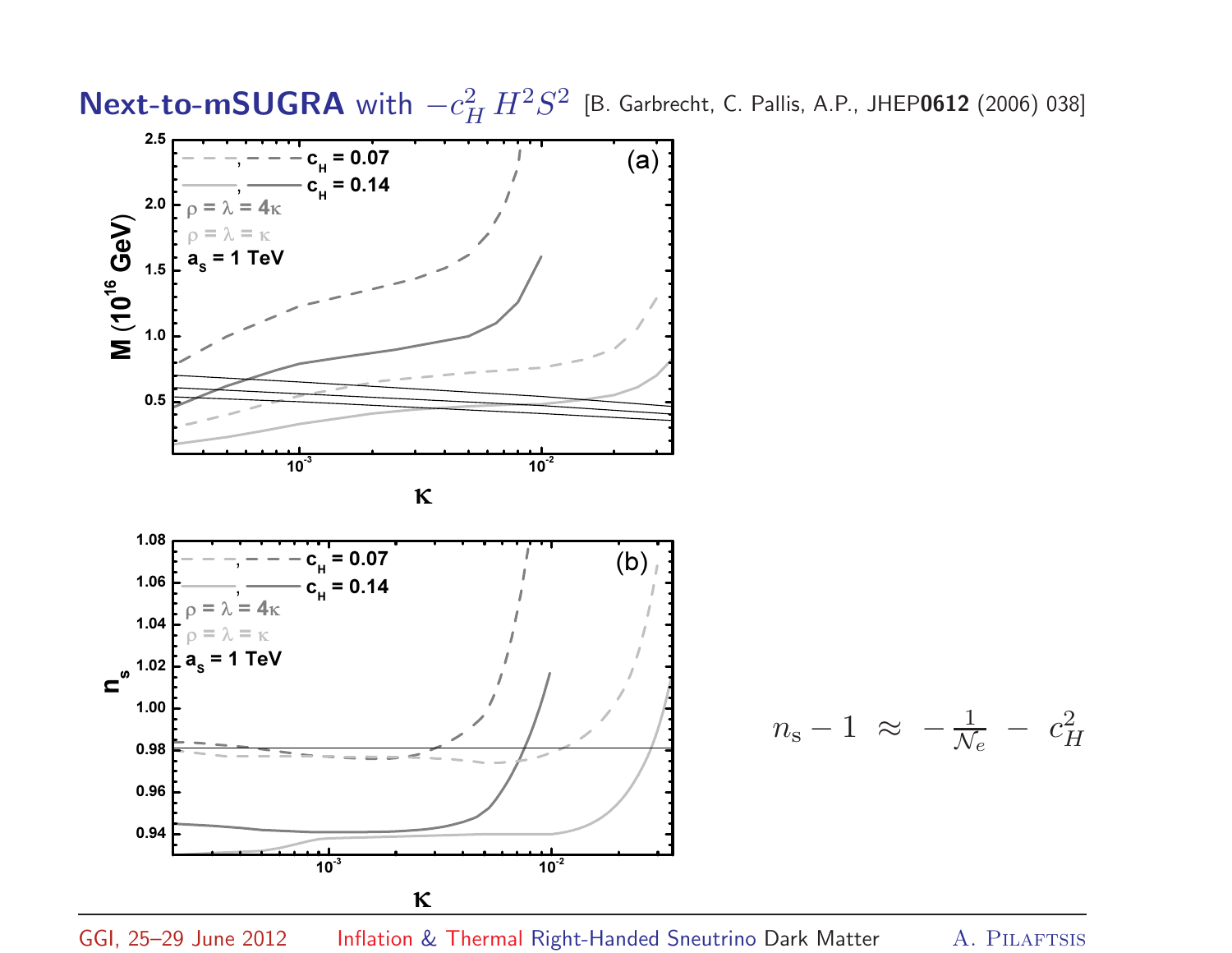#### – Post-inflationary Dynamics

$$
X_{\pm} = \frac{1}{\sqrt{2}} (X_1 \pm X_2) = \langle X_{\pm} \rangle + \frac{1}{\sqrt{2}} (R_{\pm} + iI_{\pm}),
$$
  
with  $\langle X_{+} \rangle = \sqrt{2}M$  and  $\langle X_{-} \rangle = \frac{v}{\sqrt{2}} = \frac{m_{\text{FI}}^2}{2\sqrt{2}M}$ 

| Sector                                | <b>Boson</b> | Fermion                                                                                                                  | Mass               | $D$ -parity |
|---------------------------------------|--------------|--------------------------------------------------------------------------------------------------------------------------|--------------------|-------------|
| Inflaton<br>$(\kappa\text{-sector})$  |              | S, R <sub>+</sub> , I <sub>+</sub> $\psi_{\kappa} = \begin{pmatrix} \psi_{X_+} \\ \psi_{\kappa}^{\dagger} \end{pmatrix}$ | $\sqrt{2}\kappa M$ |             |
| $U(1)_X$ Gauge<br>$(g\text{-sector})$ |              | $V_{\mu}$ [I_], R_ $\psi_g = \begin{pmatrix} \psi_{X_{-}} \\ -i\lambda^{\dagger} \end{pmatrix}$                          | gM                 |             |

$$
\Gamma_{\kappa} = \frac{1}{32\pi} (4\lambda^2 + 3\rho^2) m_{\kappa}, \qquad \Gamma_g = \frac{g^2}{128\pi} \frac{m_{\rm FI}^4}{M^4} m_g.
$$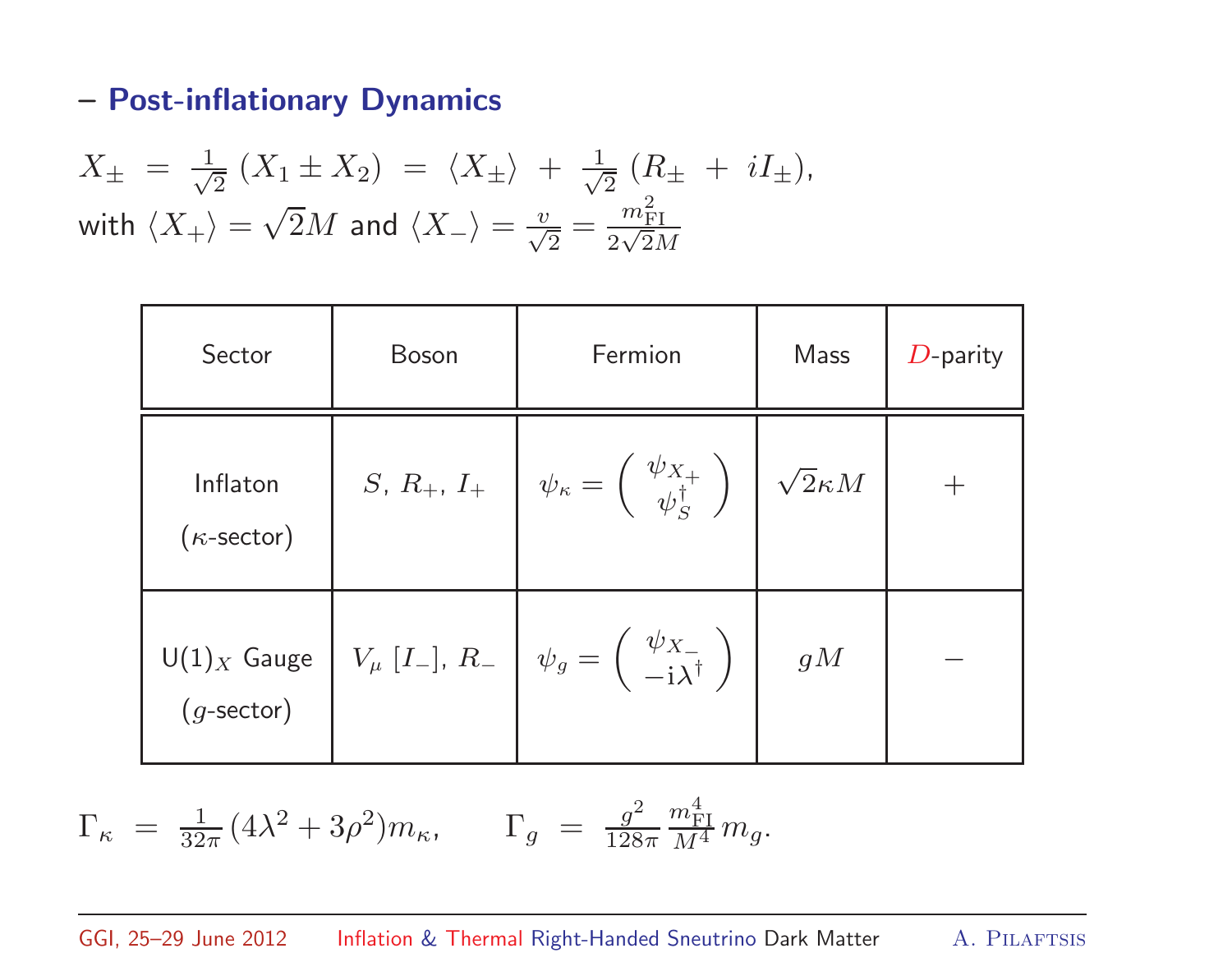#### – Reheat Temperature and Gravitino Constraint

Inflaton decays reheat the Universe, when  $\Gamma_\kappa$  $\gtrsim H(T_{\kappa}^{\text{reh}})$ :

$$
T_{\kappa}^{\text{reh}}\ =\ \left(\frac{90}{\pi^2 g_*}\right)^{1/4}\, \sqrt{\Gamma_{\kappa}\, m_{\text{Pl}}}
$$

Generic Gravitino constraint  $(T_\kappa^\mathrm{reh}$  $\lesssim 10^9$  GeV) implies

$$
\kappa\,\left(\,\lambda^2\,+\,\frac{3}{4}\,\rho^2\,\right)\;\lesssim\;3\cdot10^{-15}\,\times\, \left(\frac{T_\kappa^{\rm reh}}{10^9\,\text{GeV}}\right)^2\,\left(\frac{10^{16}\,\text{GeV}}{M}\right)
$$

For  $\kappa \approx \lambda \approx \rho \quad \rightarrow \quad \kappa, \; \lambda, \; \rho \; \stackrel{<}{\scriptstyle \sim} \; 10^{-5}$ 

Minimal  $F_D\text{-}\mathsf{Term}\,$  Hybrid Inflation ruled out by  $n_s-1 < 0,$ unless . . . there is an extra source of entropy release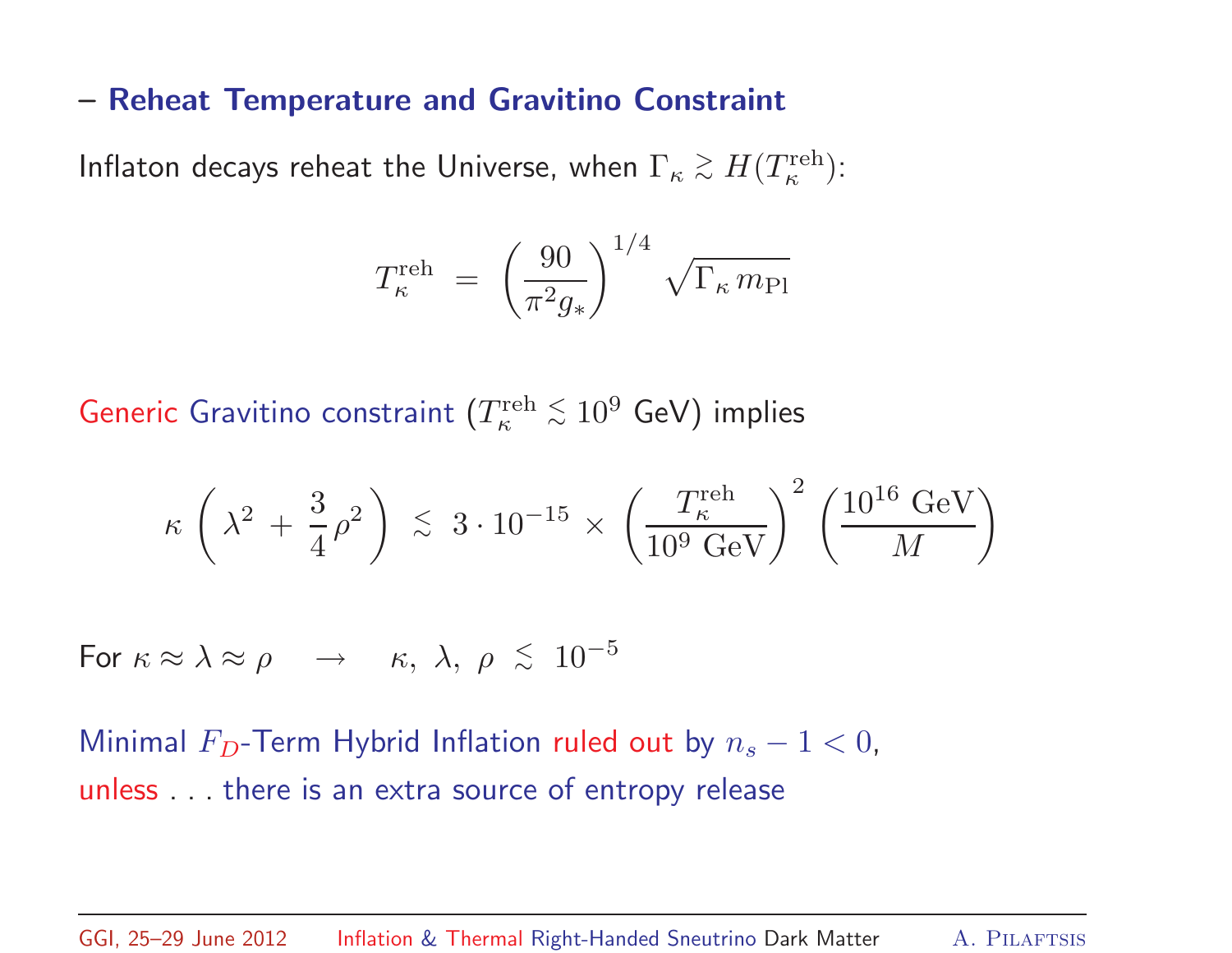– Thermal History of the Universe

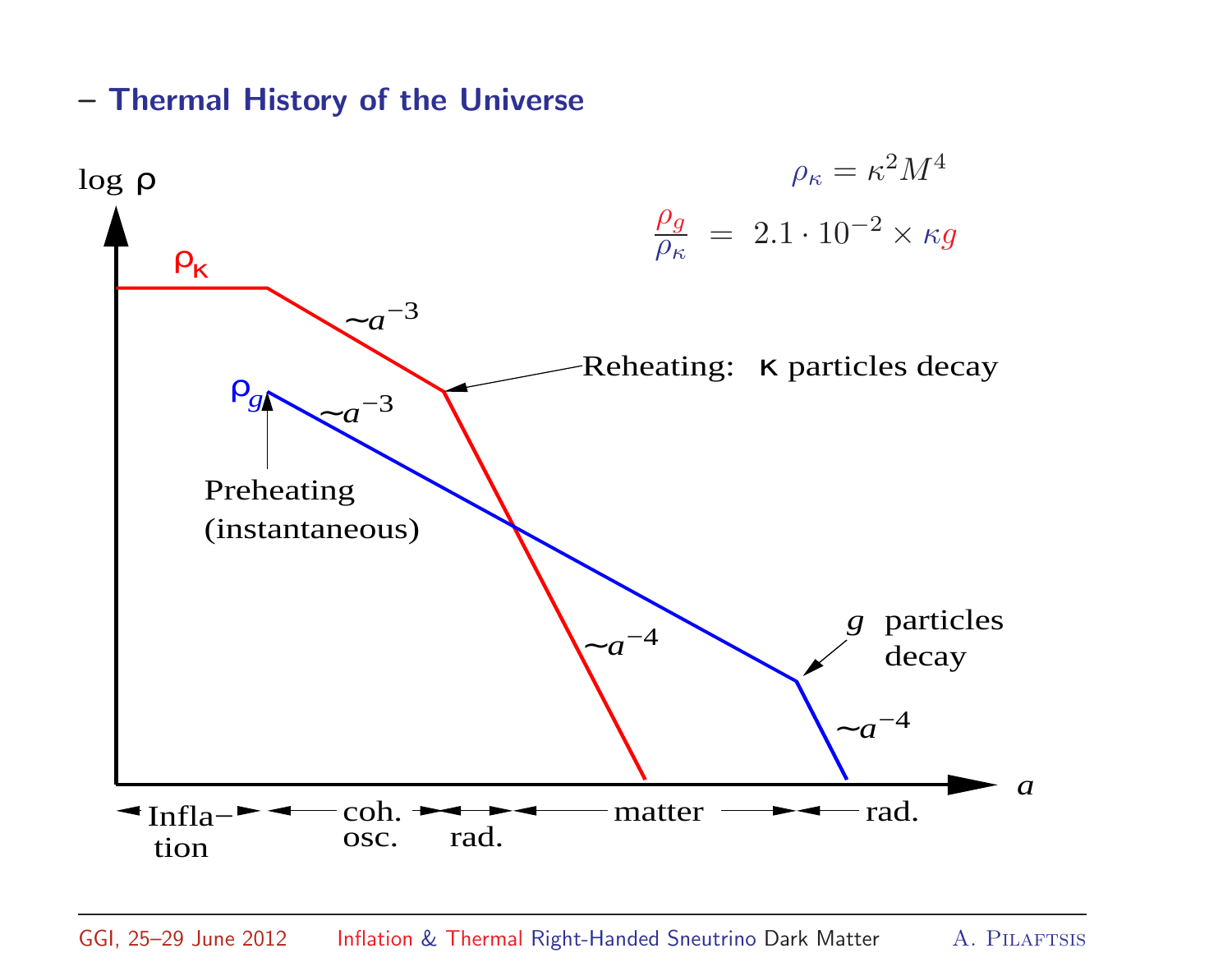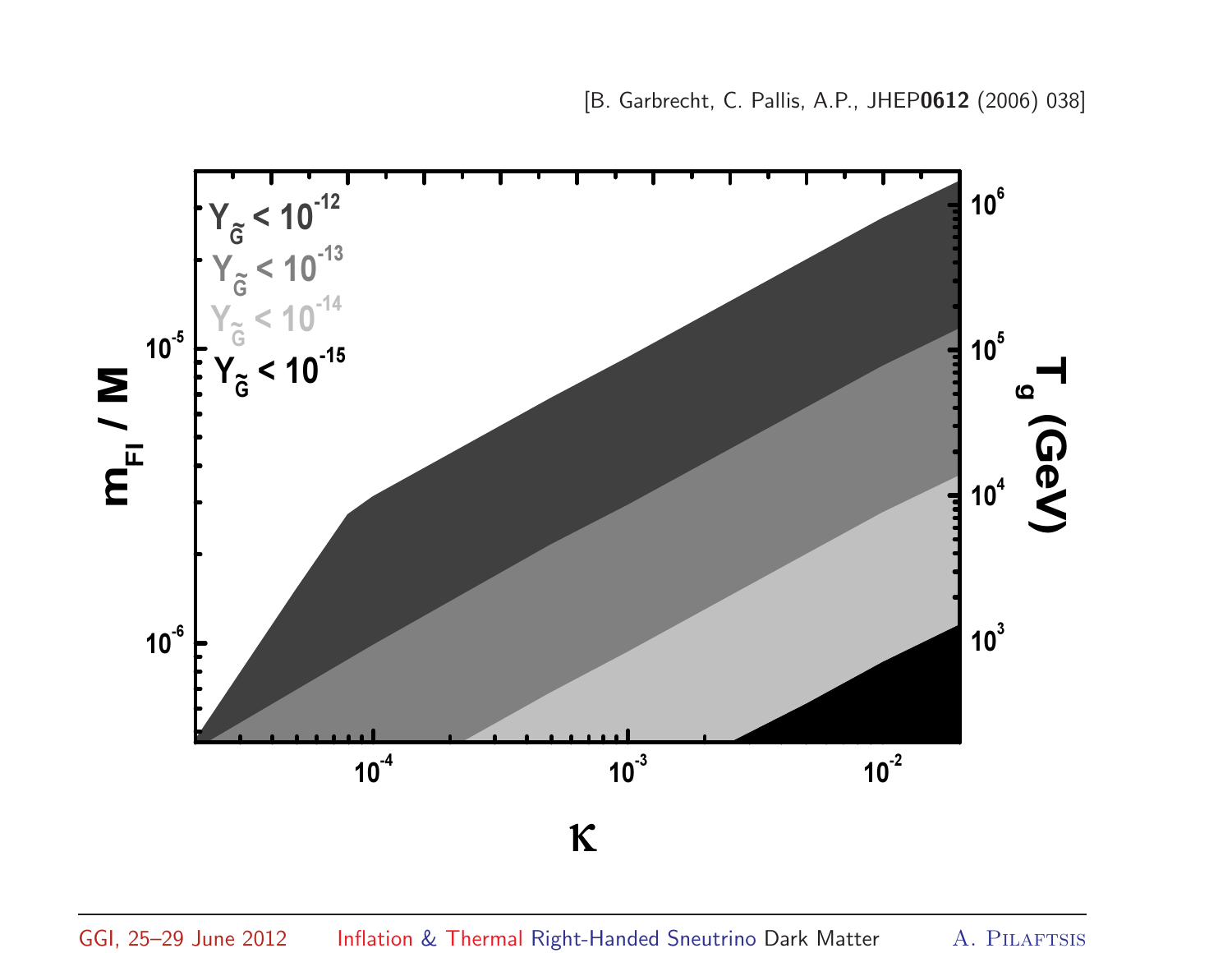#### • Right-Handed Sneutrino as Thermal Dark Matter

#### Related considerations:

- D. Hooper, J. March-Russell and S. M. West, PLB605 (2005) 228.
- C. Arina and N. Fornengo, JHEP0711 (2007) 029.
- C. Arina, F. Bazzocchi, N. Fornengo, J. C. Romao and J. W. F. Valle, PRL101 (2008) 161802.

...

But all with significant Left-Handed Sneutrino component!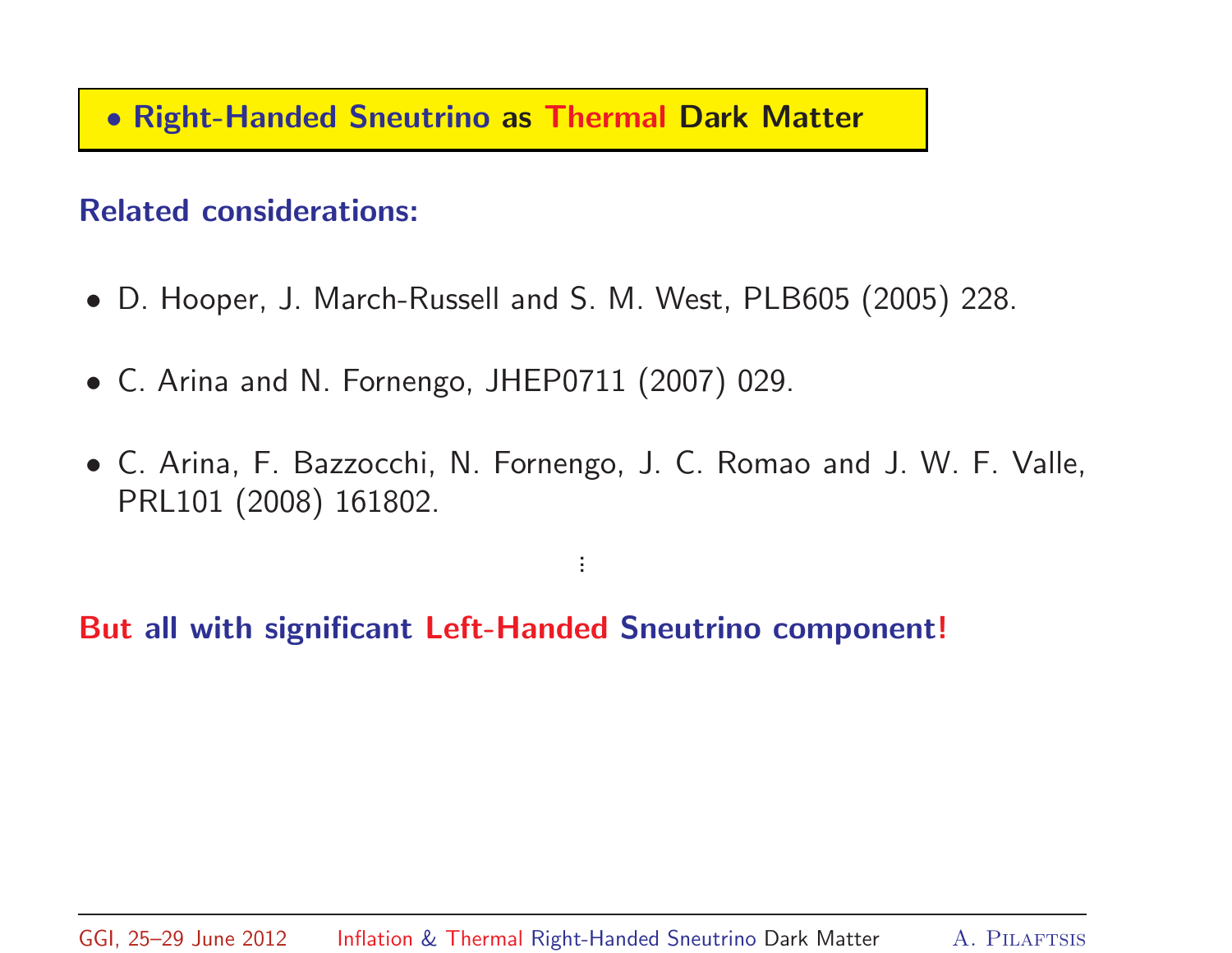– Right-Handed Sneutrinos in the  $F<sub>D</sub>$ -Term Hybrid Model

 $\Delta(B - L) = 0$  or  $2 \longrightarrow R$ -Parity Conservation.

Right-handed sneutrino mass matrix:

$$
\mathcal{M}_{\tilde{N}}^2 = \begin{pmatrix} \rho^2 v_S^2 + M_{\tilde{N}}^2 & \rho A_{\rho} v_S + \rho \lambda v_u v_d \\ \rho A_{\rho}^* v_S + \rho \lambda v_u v_d & \rho^2 v_S^2 + M_{\tilde{N}}^2 \end{pmatrix}
$$

$$
\longrightarrow m_{\widetilde{N}_{\text{LSP}}}^2 = \rho^2 v_S^2 + M_{\widetilde{N}}^2 - (\rho A_\rho v_S + \rho \lambda v_u v_d).
$$

New LSP interaction: [B. Garbrecht, C. Pallis and A. P., JHEP0612 (2006) 038]

$$
\mathcal{L}_{int}^{LSP} = \frac{1}{2} \lambda \rho \, \widetilde{N}_i^* \widetilde{N}_i^* H_u H_d + H.c.
$$

SUSY version of the Higgs-Portal scenario. [V. Silveira and A. Zee, PLB161 (1985) 136; J. McDonald, PRD50 (1994) 3637.]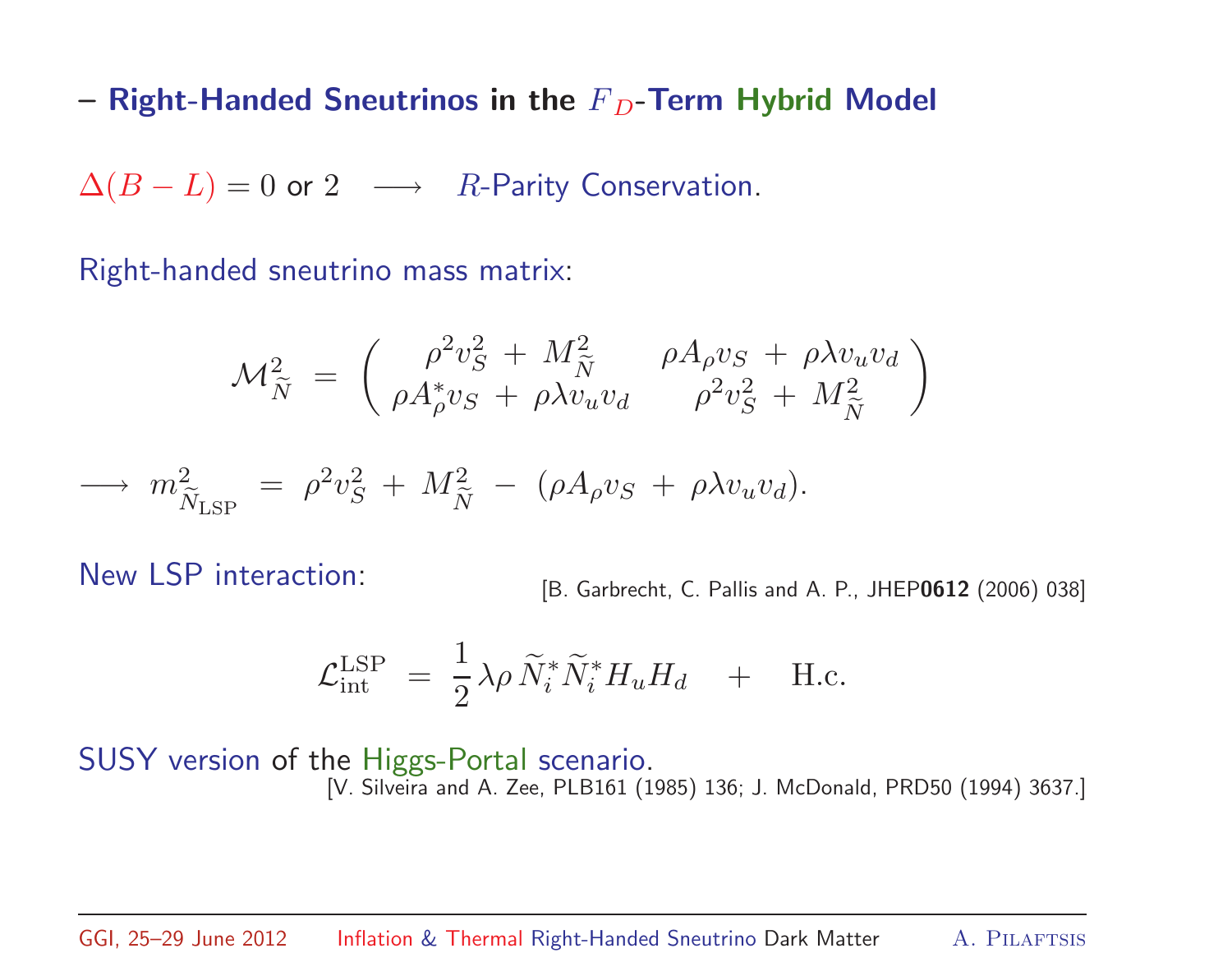Process:  $\widetilde{N}_{\rm LSP}\widetilde{N}_{\rm LSP} \to \braket{H_u}{H_d} \to W^+W^ (m_{\widetilde{N}_{\rm LSP}}>M_W)$ 

$$
\Omega_{\rm DM} h^2 \sim \left(\frac{10^{-4}}{\rho^2 \lambda^2}\right) \left(\frac{\tan \beta M_H}{g_w M_W}\right)^2 \longrightarrow \lambda, \rho \geq 0.1
$$

Process:  $\widetilde{N}_{\rm LSP}\widetilde{N}_{\rm LSP}\to \braket{H_u}{H_d}\to b\bar{b} \quad (M_{H_d}\approx 2m_{\widetilde{N}_{\rm LSP}}< 2M_W)$ 

$$
\Omega_{\rm DM} h^2 \sim 10^{-4} \times B^{-1} (H_d \to \tilde{N}_{\rm LSP} \tilde{N}_{\rm LSP}) \times \left(\frac{M_H}{100 \text{ GeV}}\right)^2 \longrightarrow \lambda, \rho \stackrel{>}{_{\sim}} 10^{-2}
$$

Limits from Cosmological Inflation:

$$
\lambda(M_{\text{SUSY}}) \rho(M_{\text{SUSY}}) \leq 2.3 \times 10^{-4} \quad (\text{mSUGRA})
$$
  

$$
\leq 5.8 \times 10^{-4} \quad (\text{nmSUGRA})
$$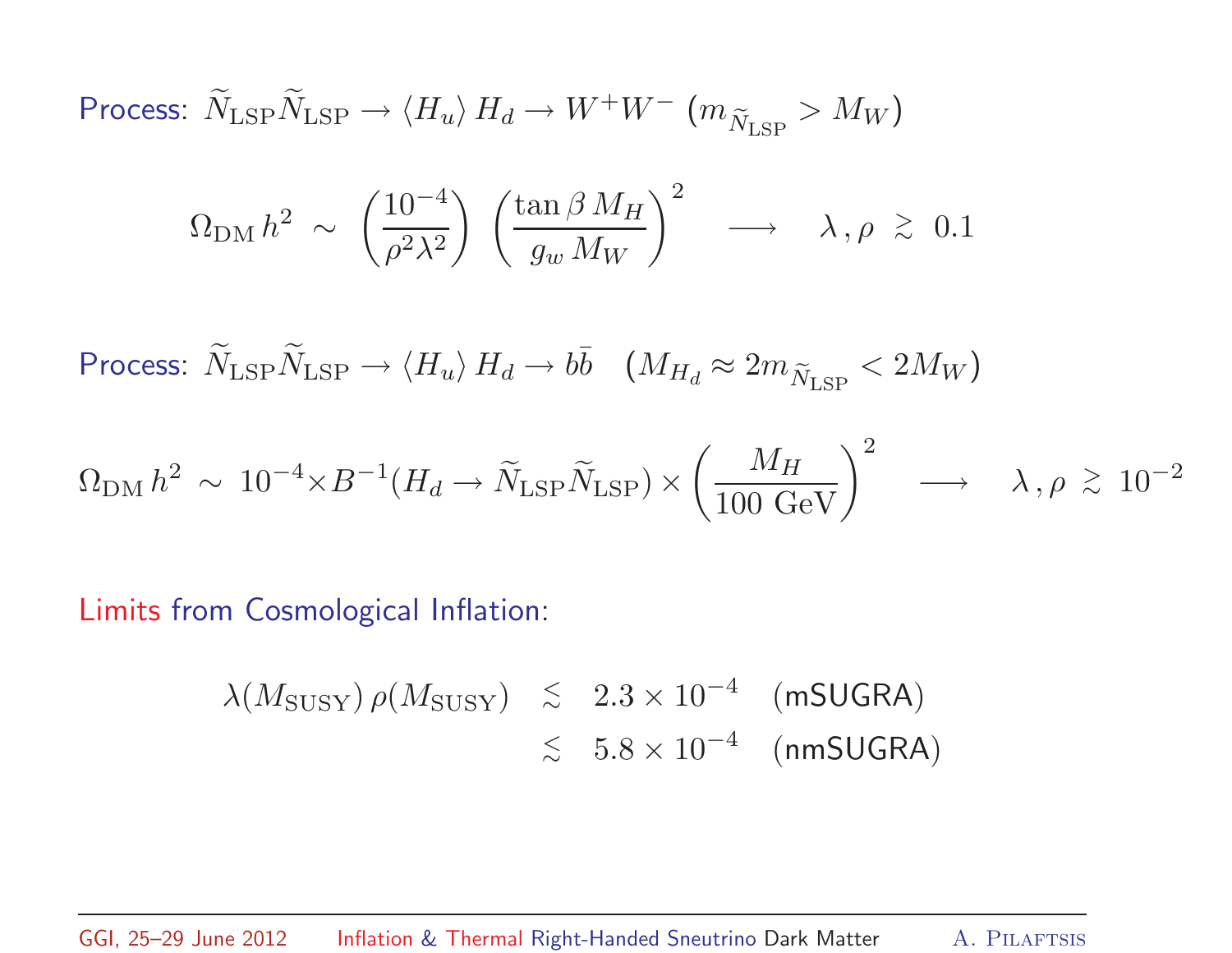[F. Deppisch, A.P., JHEP10 (2008) 080]



Numerical estimate assisted by CPsuperH2.0

[J. S. Lee, M. Carena, J. Ellis, A. P., C. E. M. Wagner, arXiv:0712.2360 [hep-ph]. ]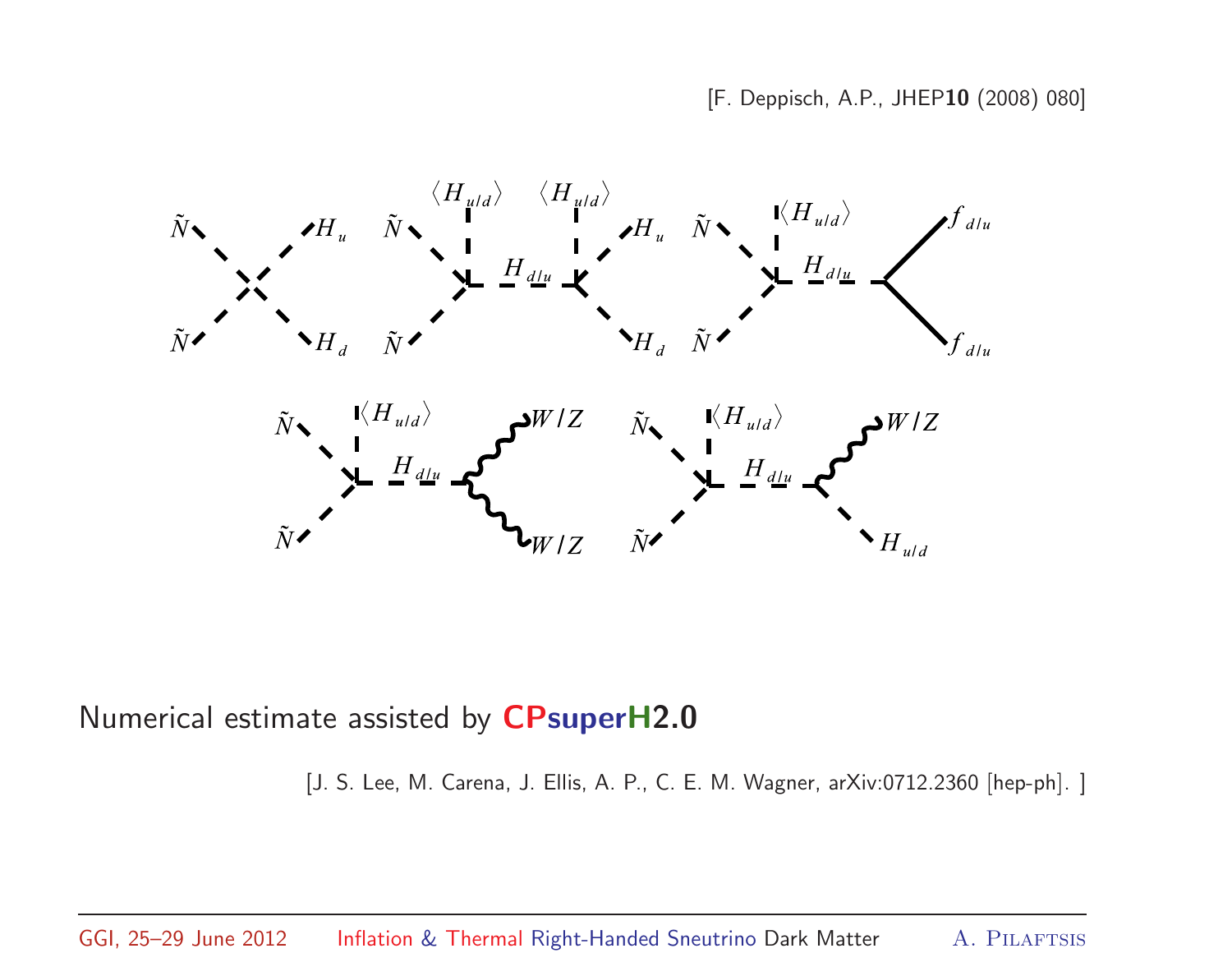

 $m_0 = 70 \text{ GeV}, m_{1/2} = 243 \text{ GeV}, A_0 = 300 \text{ GeV}, \tan \beta = 10, \mu = 303 \text{ GeV}.$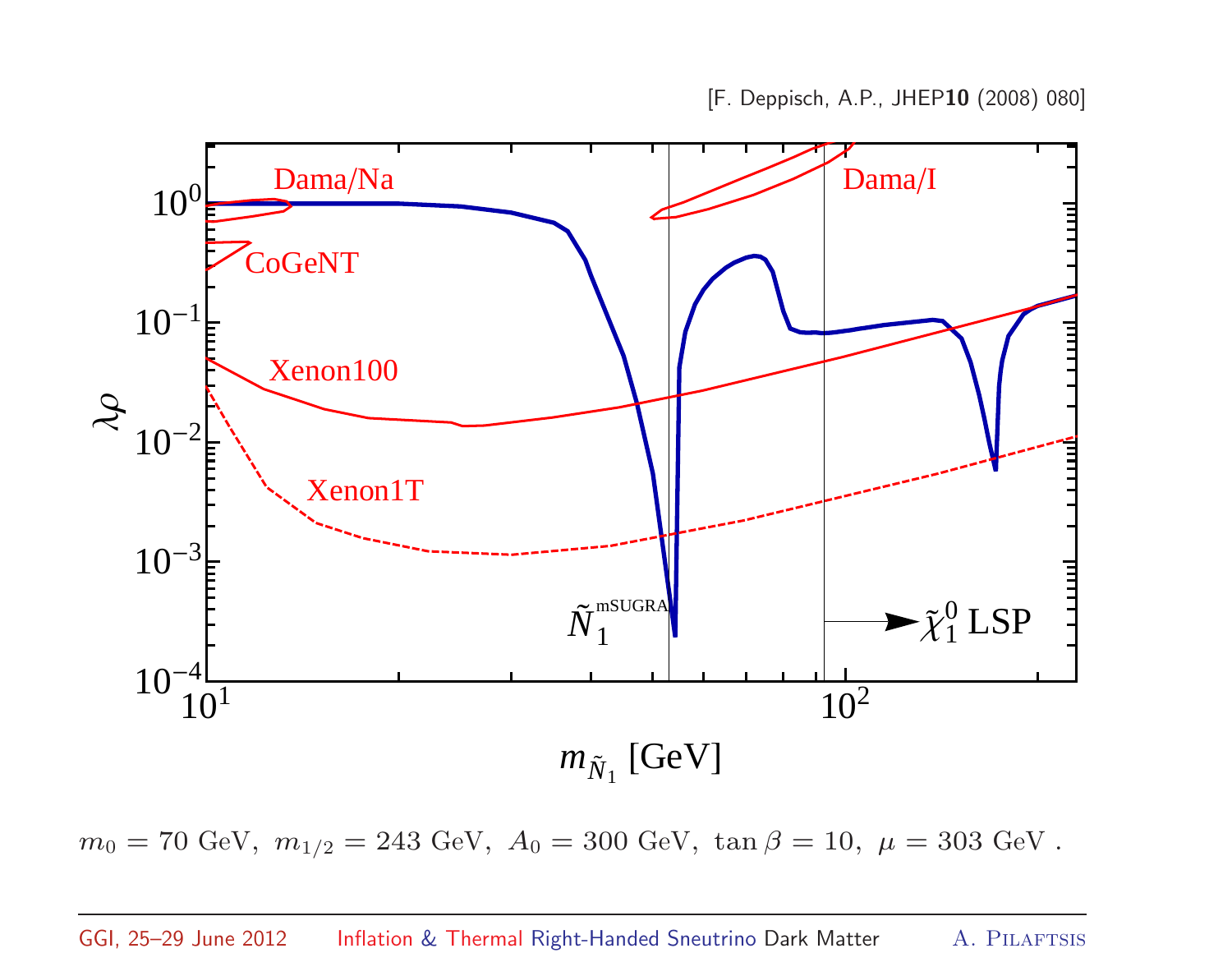

 $m_0 = 125$  GeV,  $\,m_{1/2} = 212$  GeV,  $A_0 = 300$  GeV,  $\tan\beta = 30,\ \mu = 263$  GeV .

#### GGI, 25-29 June 2012 Inflation & Thermal Right-Handed Sneutrino Dark Matter A. PILAFTSIS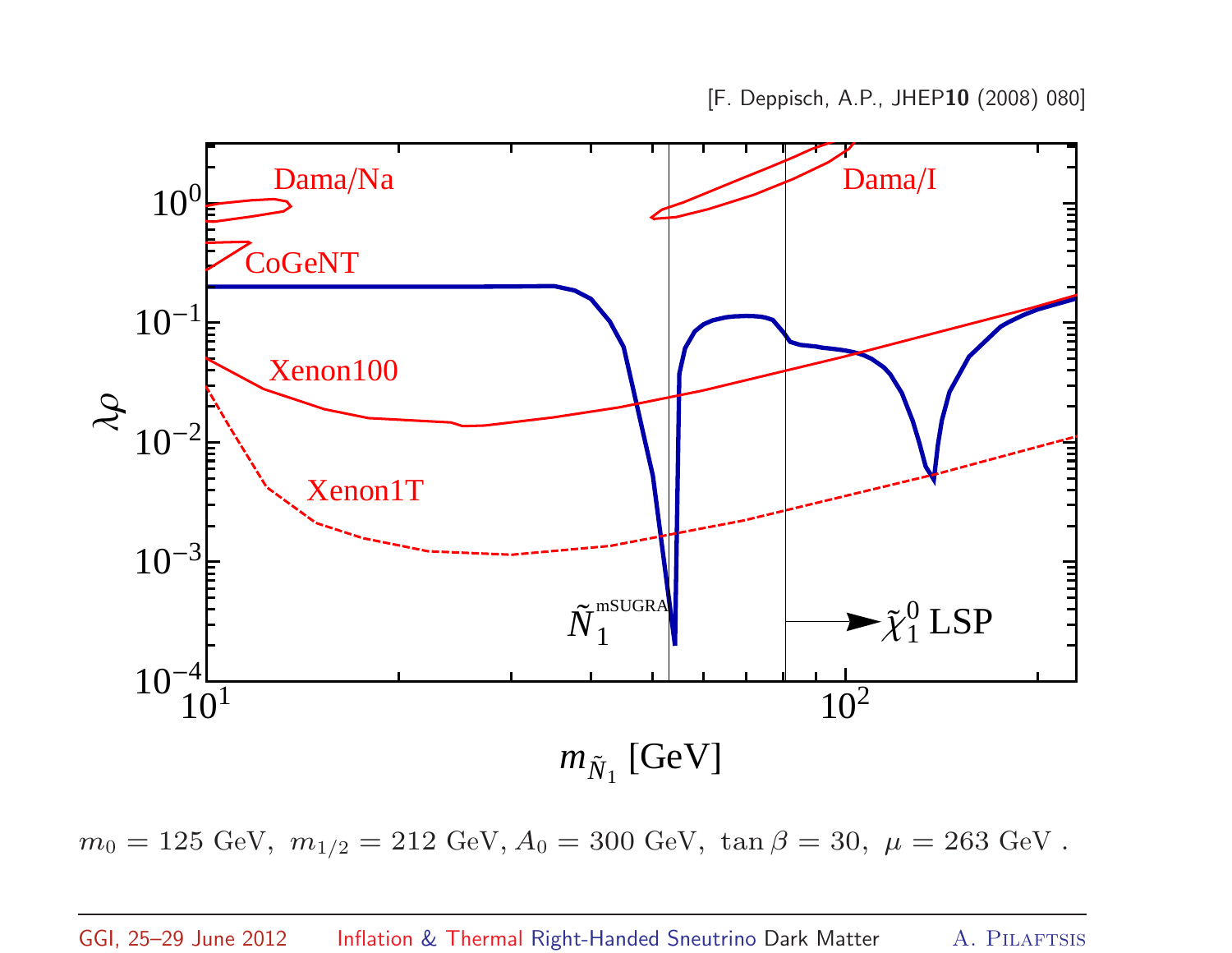#### • Baryogenesis through Leptogenesis

Out-of-equilibrium <sup>L</sup>-violating decays of heavy Majorana neutrinos produce a net lepton asymmetry, converted into the BAU through  $(B + L)$ -violating sphaleron interactions.<br>[M. Fukugita, T. Yanagida, PLB174 (1986) 45.]



• Importance of the self-energy effects, for  $|m_{N_1} - m_{N_2}| \ll m_{N_{1,2}}$ 

[J. Liu, G. Segré, PRD48 (1993) 4609; M. Flanz, E. Paschos, U. Sarkar, PLB345 (1995) 248; L. Covi, E. Roulet, F. Vissani, PLB384 (1996) 169.]

• Resonant Leptogenesis (the importance of  $\Gamma_{N_{1,2}}$  width effects)

[A.P., PRD56 (1997) 5431; A.P. and T. Underwood, NPB692 (2004) 303.]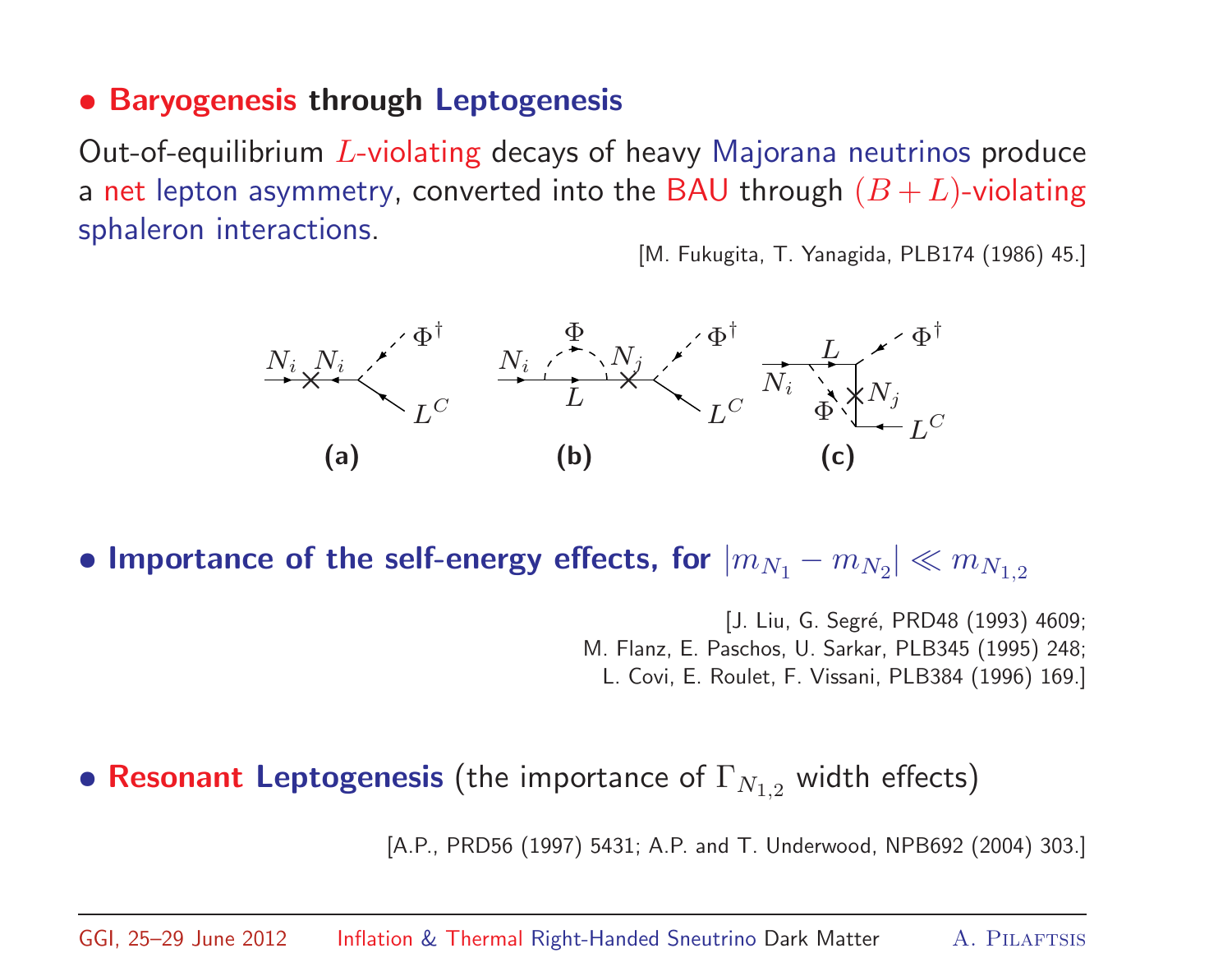#### - Resonant  $\tau$ -Leptogenesis with Observable Lepton Flavour Violation

[A.P., PRL95 (2005) 081602; A.P. and T. Underwood, PRD72 (2005) 113001]

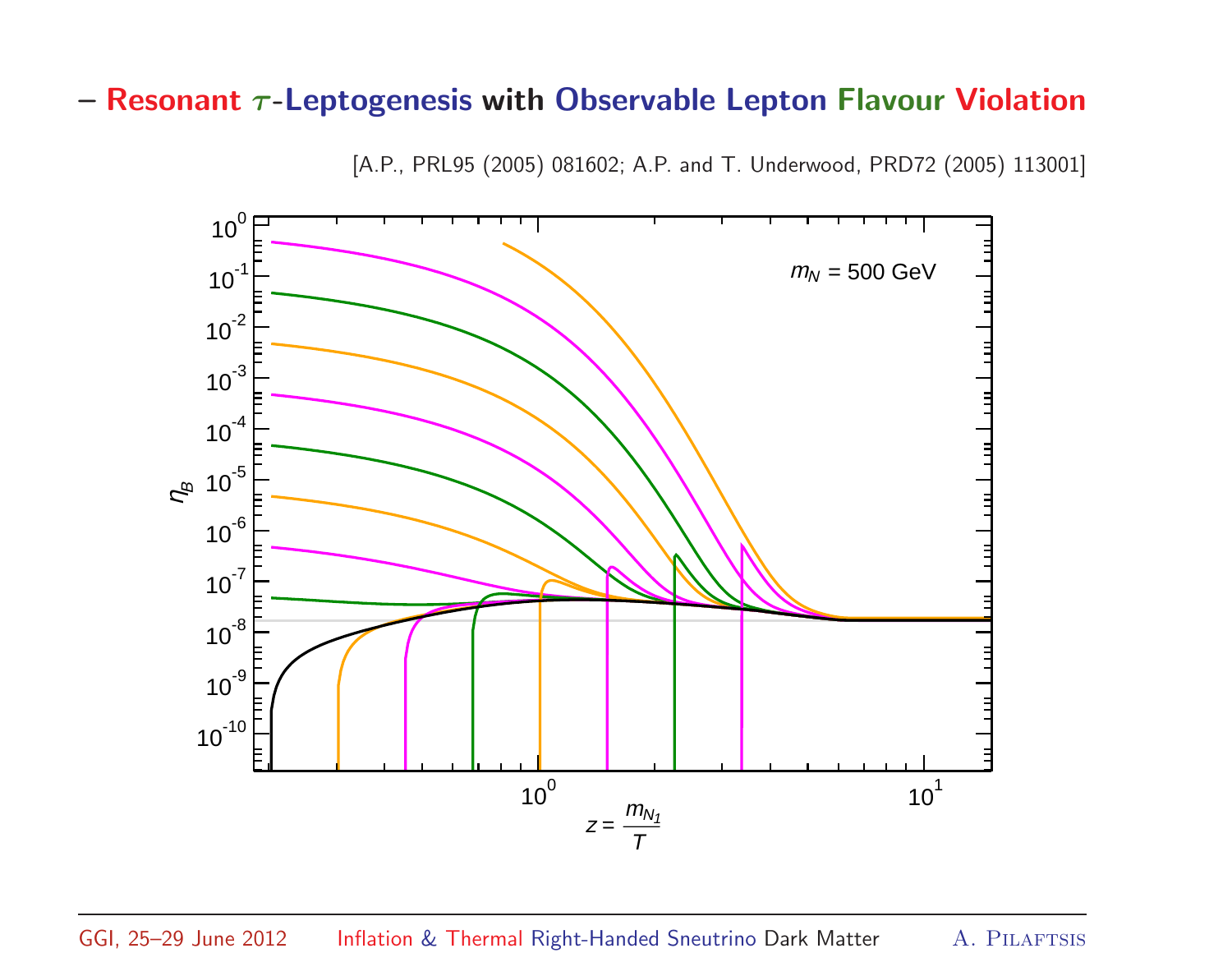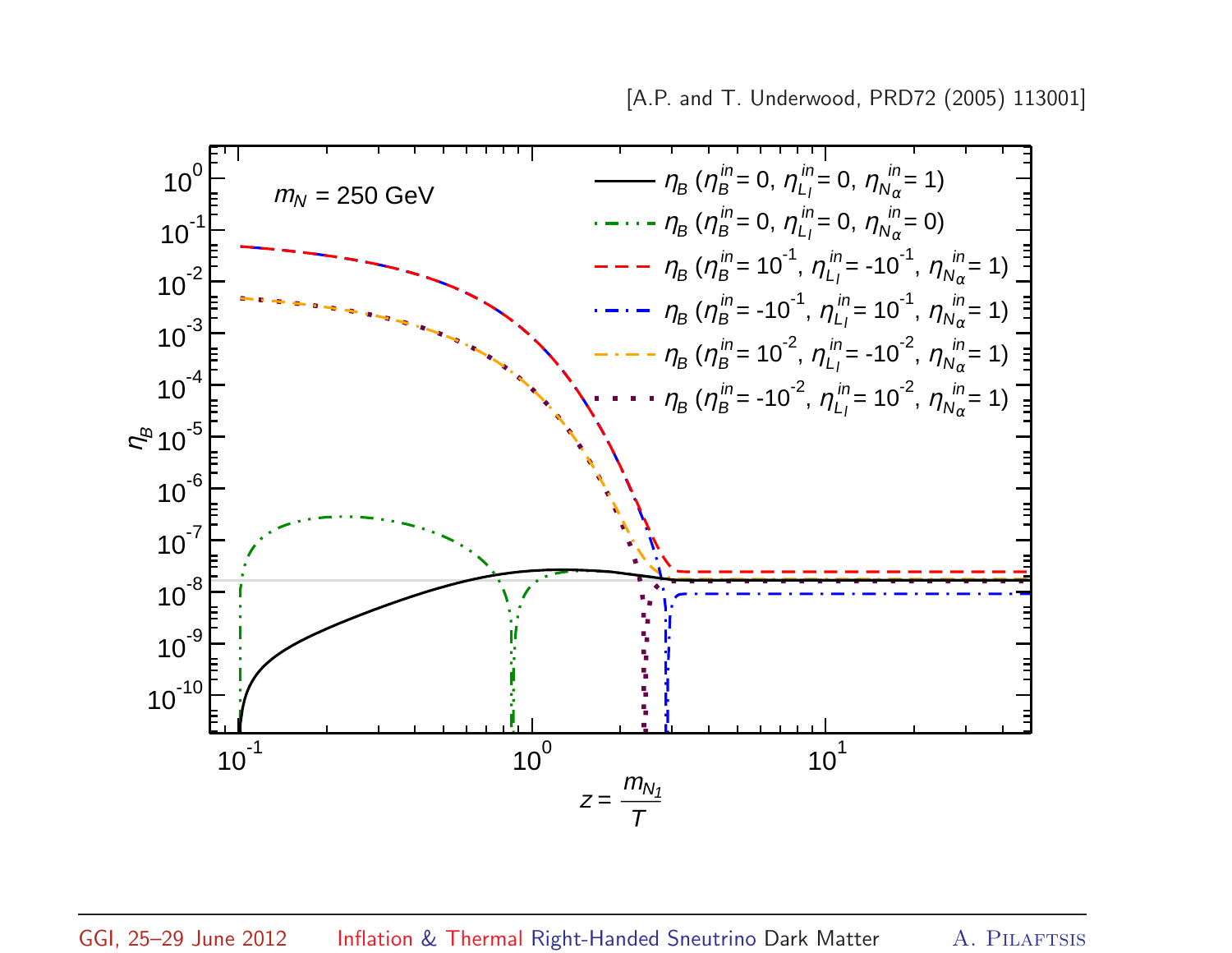• LFV and Minimal RL [F. Deppisch, A.P., PRD83 (2011) 076007.]

 $\gamma_1 = 3\pi/8, \gamma_2 = \pi/2$ 

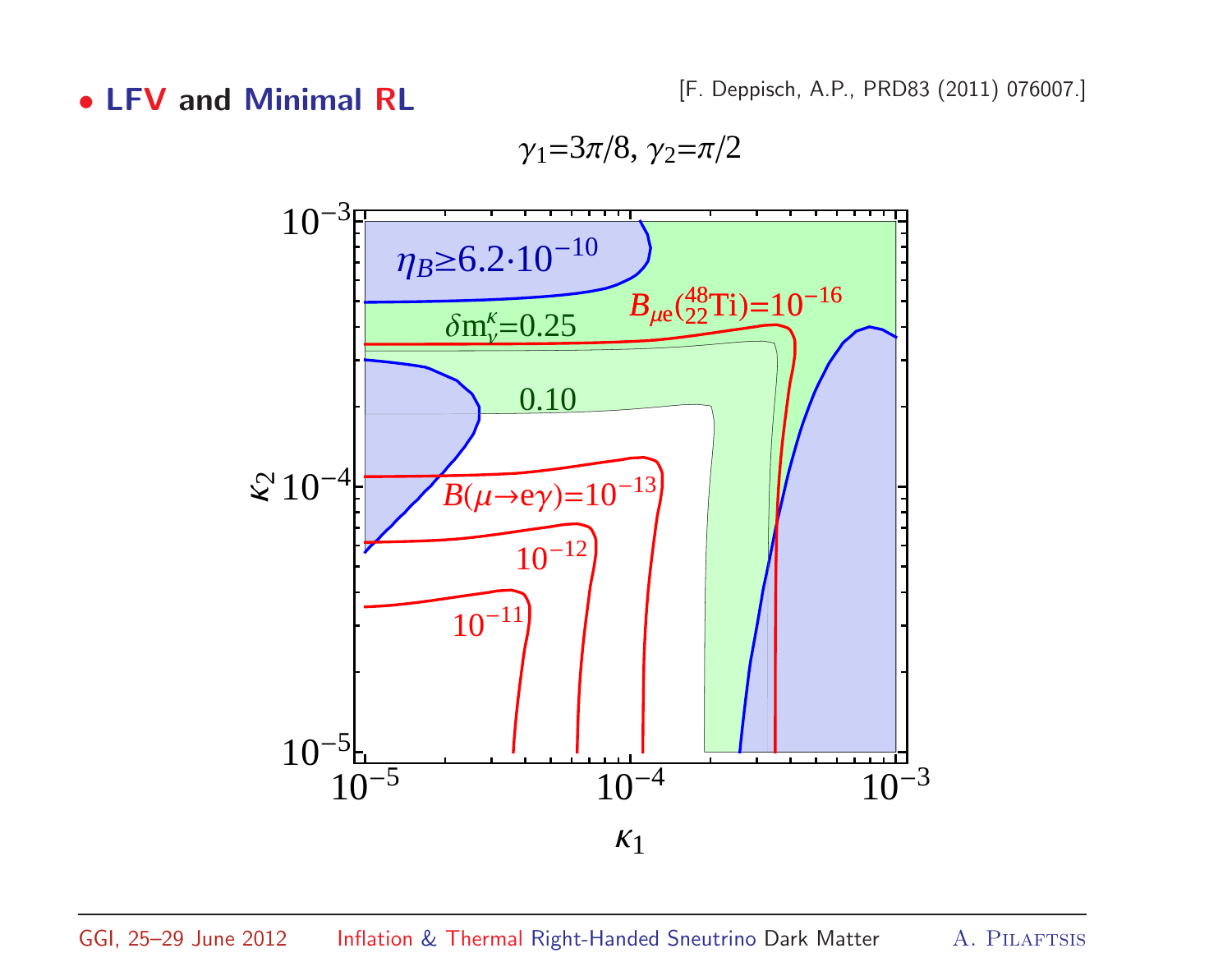• LFV and Minimal RL [F. Deppisch, A.P., PRD83 (2011) 076007.]

 $\gamma_1 = 3\pi/8, \gamma_2 = \pi/2$ 

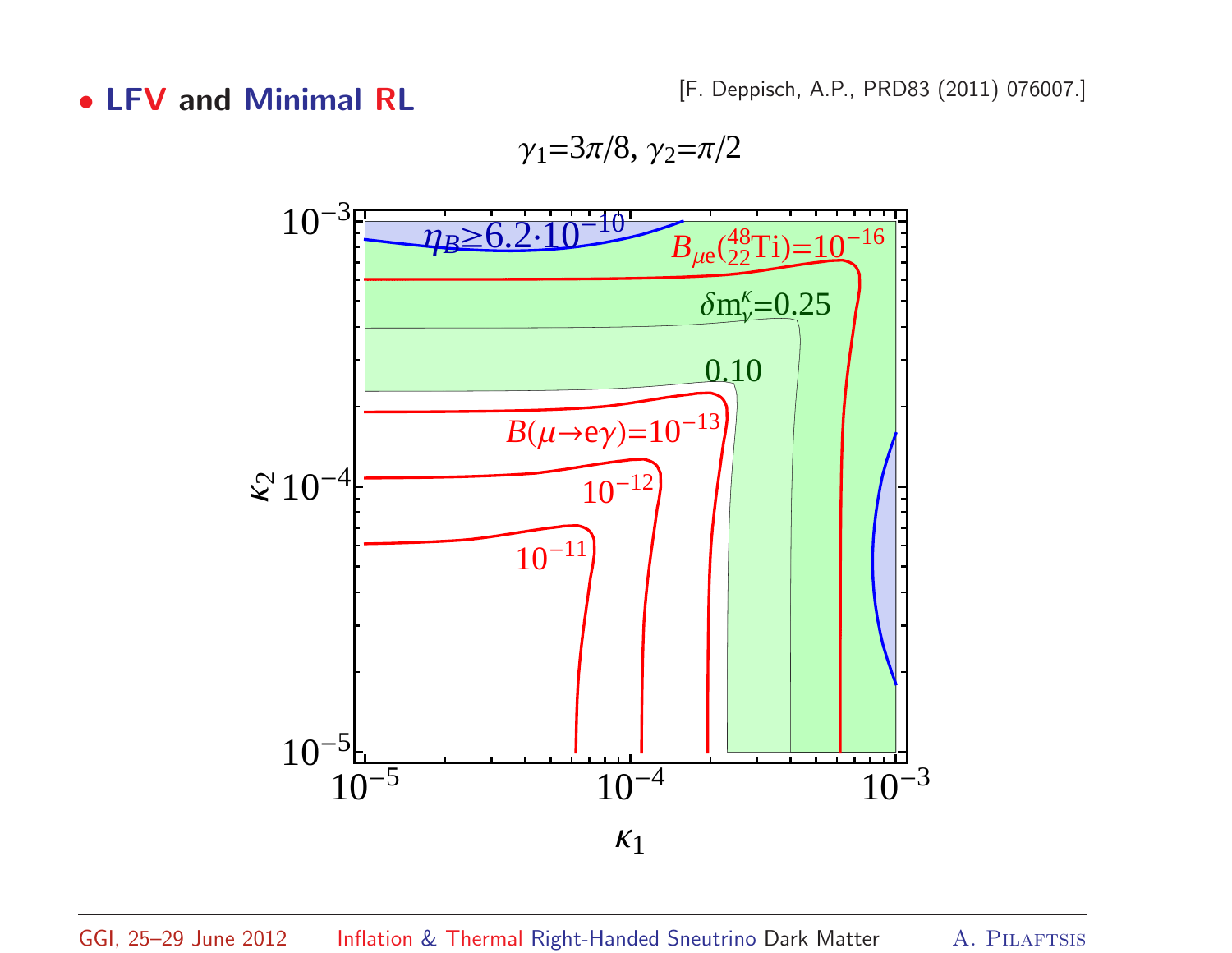#### • Conclusions

- $F<sub>D</sub>$ -Term Hybrid Inflation provides an interesting framework for building <sup>a</sup> Minimal Particle Physics and Cosmology Model.
- The  $\mu$ -parameter of the MSSM is tied to a universal Majorana mass  $m_N$ , via the VEV of the inflaton field.
- The entropy release from the late  $D$ -tadpole-induced decays of the  $g$ -sector particles offers a simple solution to the gravitino problem.
- Right-Handed Sneutrinos could be the Thermal Dark Matter
- Baryon Asymmetry in the Universe can be explained by thermal Electroweak-Scale Resonant Leptogenesis, independently of any pre-existing lepton or baryon-number abundance.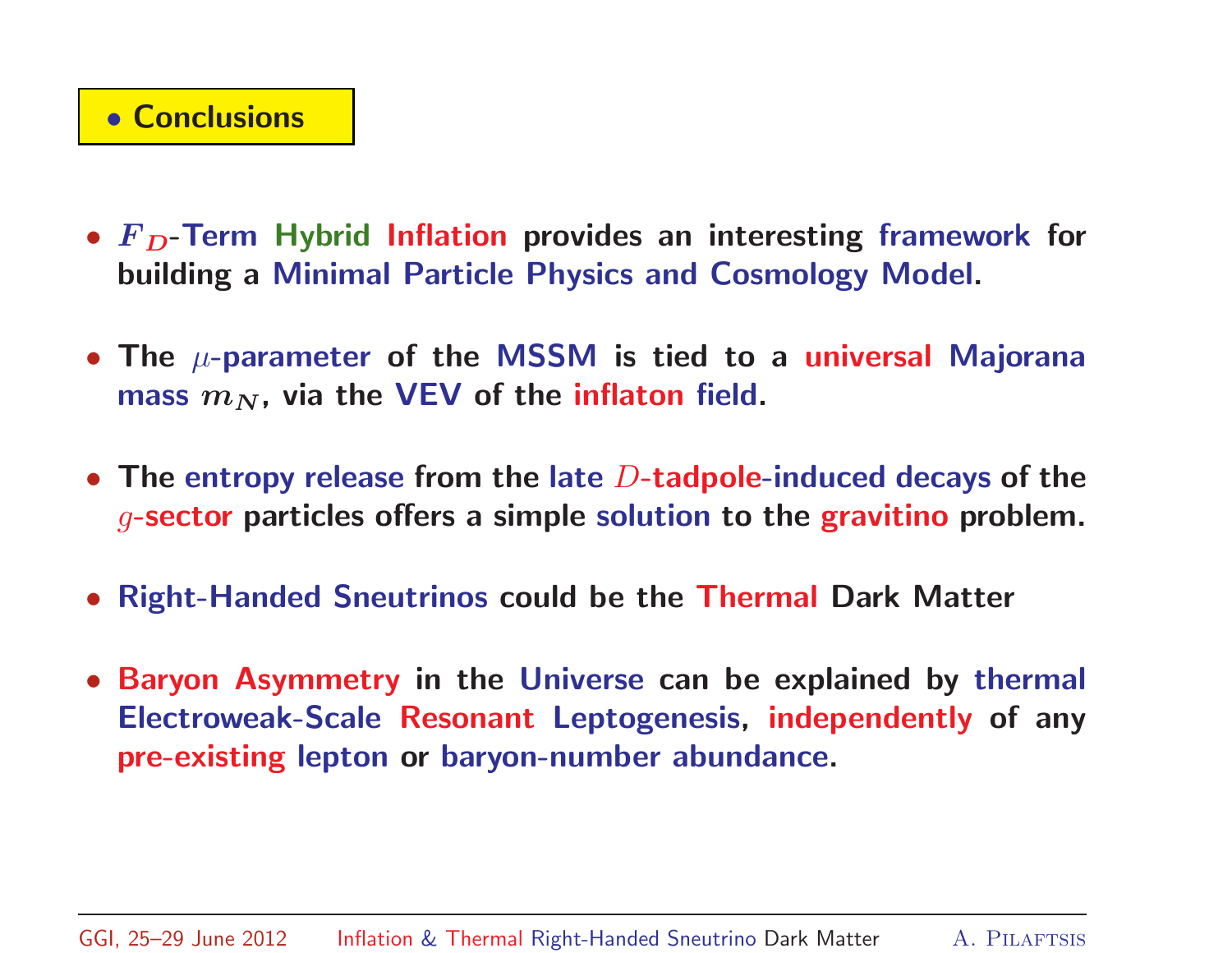- Further Particle-Physics Implications:
	- $-$  Invisible Higgs Decays:  $H\rightarrow \widetilde{N}_{\rm LSP}\widetilde{N}_{\rm LSP}.$
	- $-$  Observable Signatures:  $\ B(\mu\to e\gamma) \sim 10^{-13},\ B(\mu\to eee) \sim 10^{-14}$ ,  $B(\mu \to e) \sim 10^{-13}$ .

[A. Ilakovac and A.P., NPB437 (1995) 491; PRD80 (2009) 091902]

 $-$  EW-Scale Heavy Neutrinos and LNV/LFV at the LHC.

[A. Datta, M. Guchait, A. P., PRD50 (1994) 3195; S. Bray, J.-S. Lee, A.P., NPB786 (2007) 95; J. Kersten, A. Y. Smirnov, PRD76 (2007) 073005; T. Han, B. Zhang, PRL97 (2006) 171804; F. del Aguila, J.A. Aguilar-Saavedra, R. Pittau, JHEP10 (2007) 95; A. Atre, T. Han, S. Pascoli, B. Zhang, JHEP <sup>0905</sup> (2009) 030.]

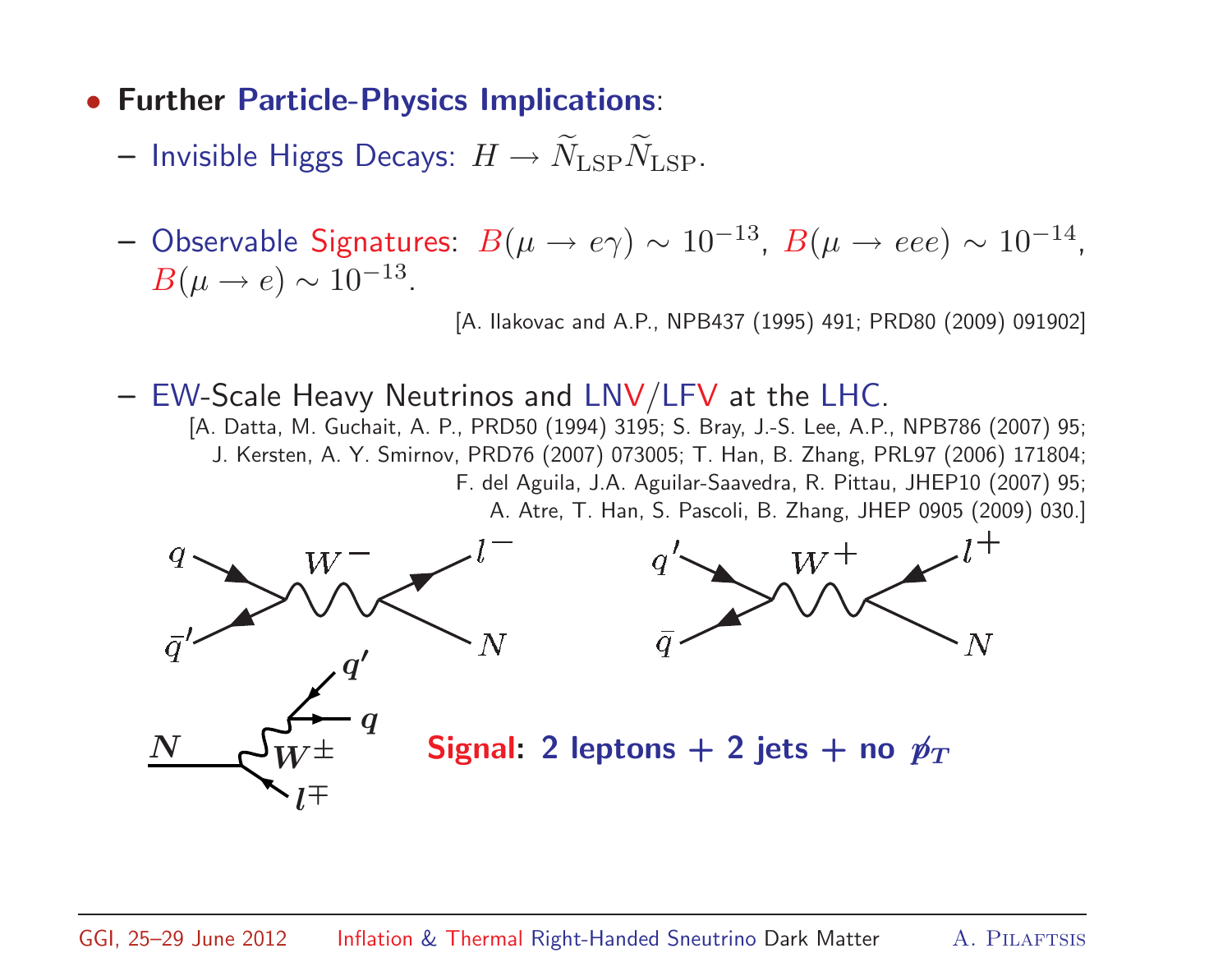#### • Future Directions

- Further improvements in the theory of the (pre-inflationary), inflationary and post-inflationary dynamics.
- Further connections between inflation, leptogenesis, CDM, neutrino-mass parameters, Higgs physics and other laboratory observables in constrained minimal versions of the  $F_D$ -Term Hybrid Model.

...

• Possible realizations of the  $F_D$ -Term Hybrid Model in GUTs. [e.g.  $E(7) \rightarrow SU(2)_X \otimes SO(12) \rightarrow SU(2)_X \otimes SO(10) \otimes U(1)$ ]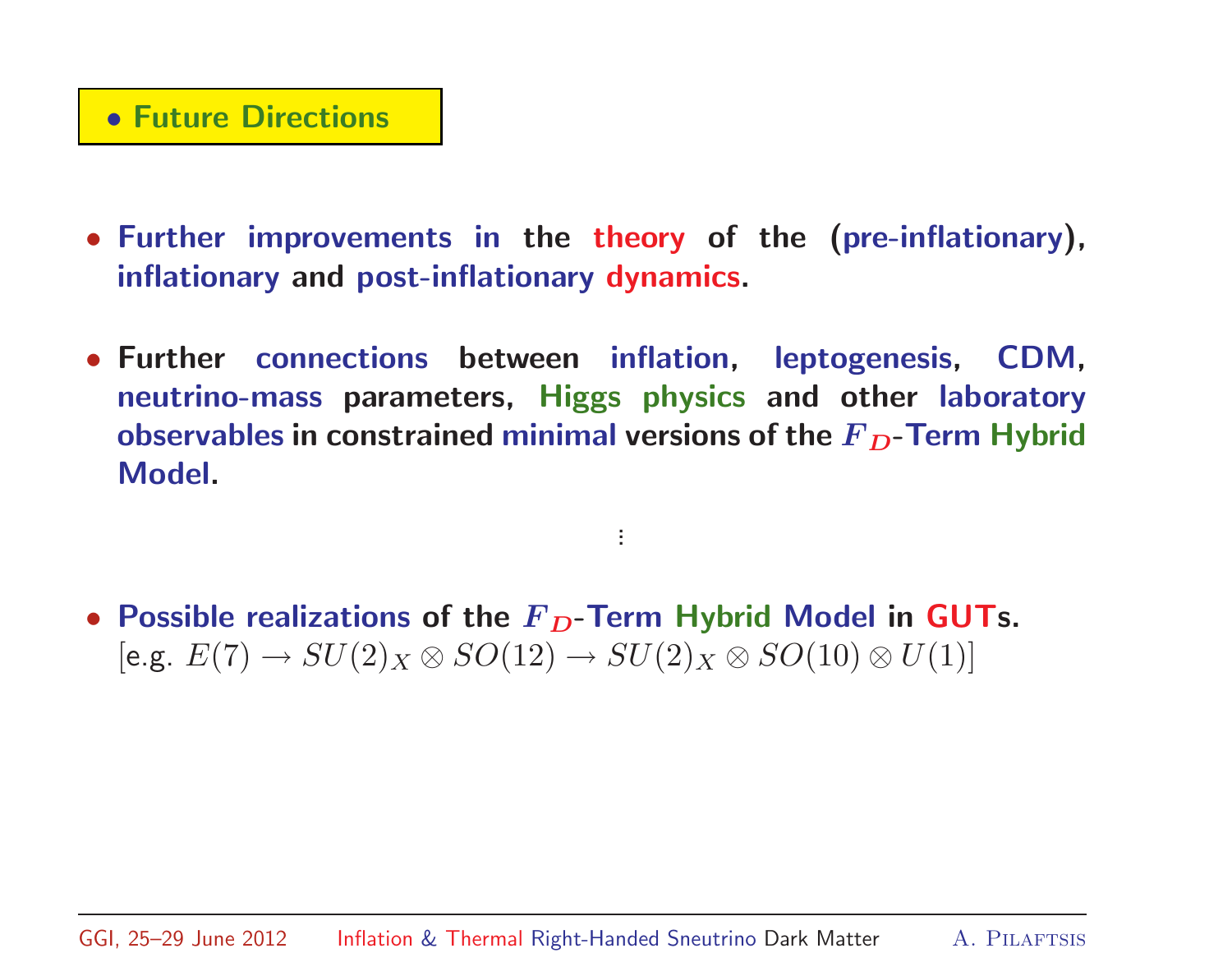#### • Future Directions

- Further improvements in the theory of the (pre-inflationary), inflationary and post-inflationary dynamics.
- Further connections between inflation, leptogenesis, CDM, neutrino-mass parameters, Higgs physics and other laboratory observables in constrained minimal versions of the  $F_D$ -Term Hybrid Model.

...

- Possible realizations of the  $F_D$ -Term Hybrid Model in GUTs. [e.g.  $E(7) \rightarrow SU(2)_X \otimes SO(12) \rightarrow SU(2)_X \otimes SO(10) \otimes U(1)$ ]
- Model-building constraints from <sup>a</sup> natural solution to the cosmological constant problem.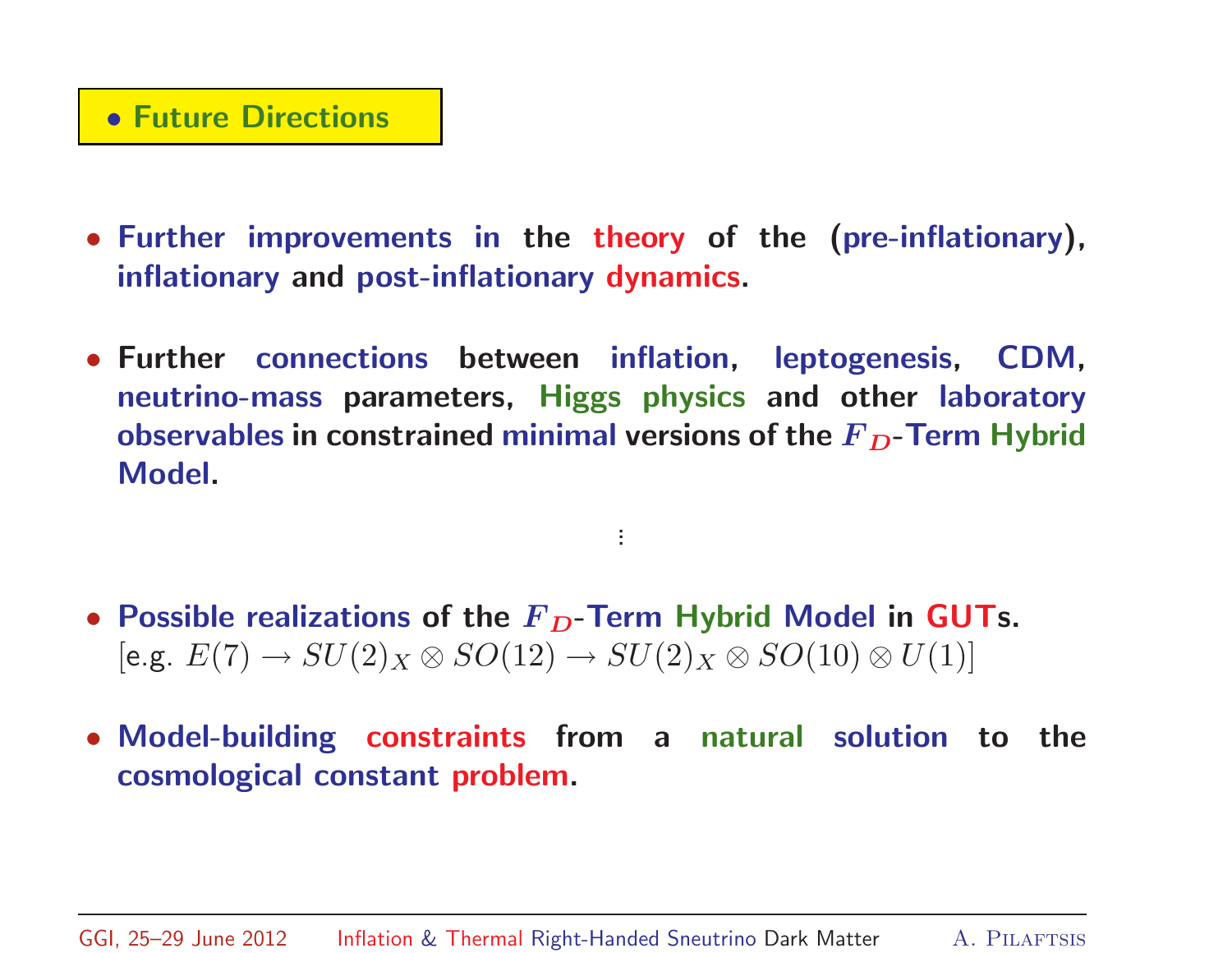#### • Back-up Slides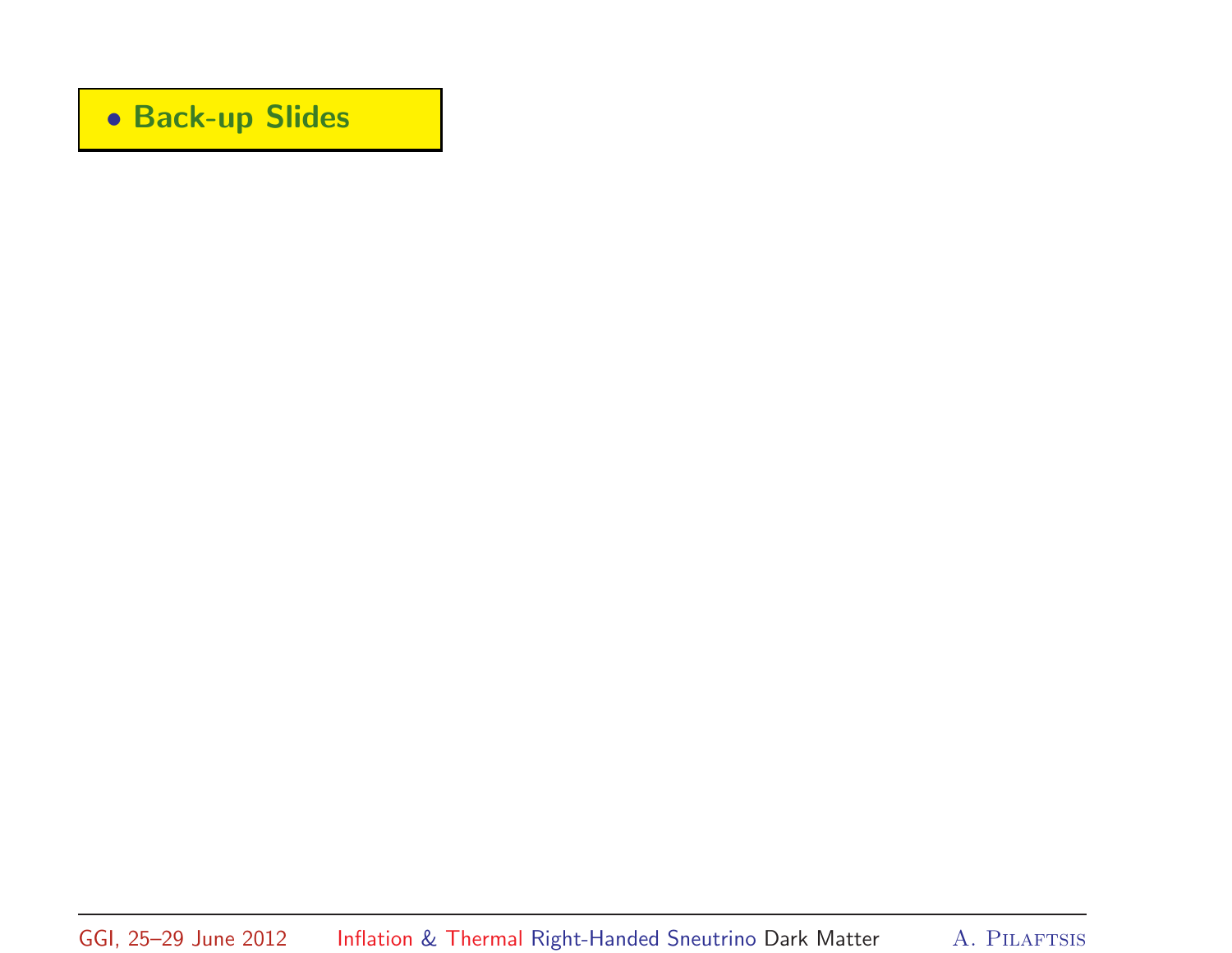- The Non-Seesaw Paradigm [F. Deppisch and A.P., PRD83 (2011) 076007; based on A.P., ZPC55 (1992) 275; D. Wyler, L. Wolfenstein, NPB218 (1983) 205; R.N. Mohapatra, J.W.F. Valle, PRD34 (1986) 1642.]

Break SO(3) and  $U(1)_l$  flavour symmetries:

$$
\mathsf{SO}(3) \quad \overset{\sim h_{\tau}}{\longrightarrow} \quad \mathsf{SO}(2) \simeq \mathsf{U}(1)_l \quad \overset{\sim h_e}{\longrightarrow} \quad \mathsf{I}
$$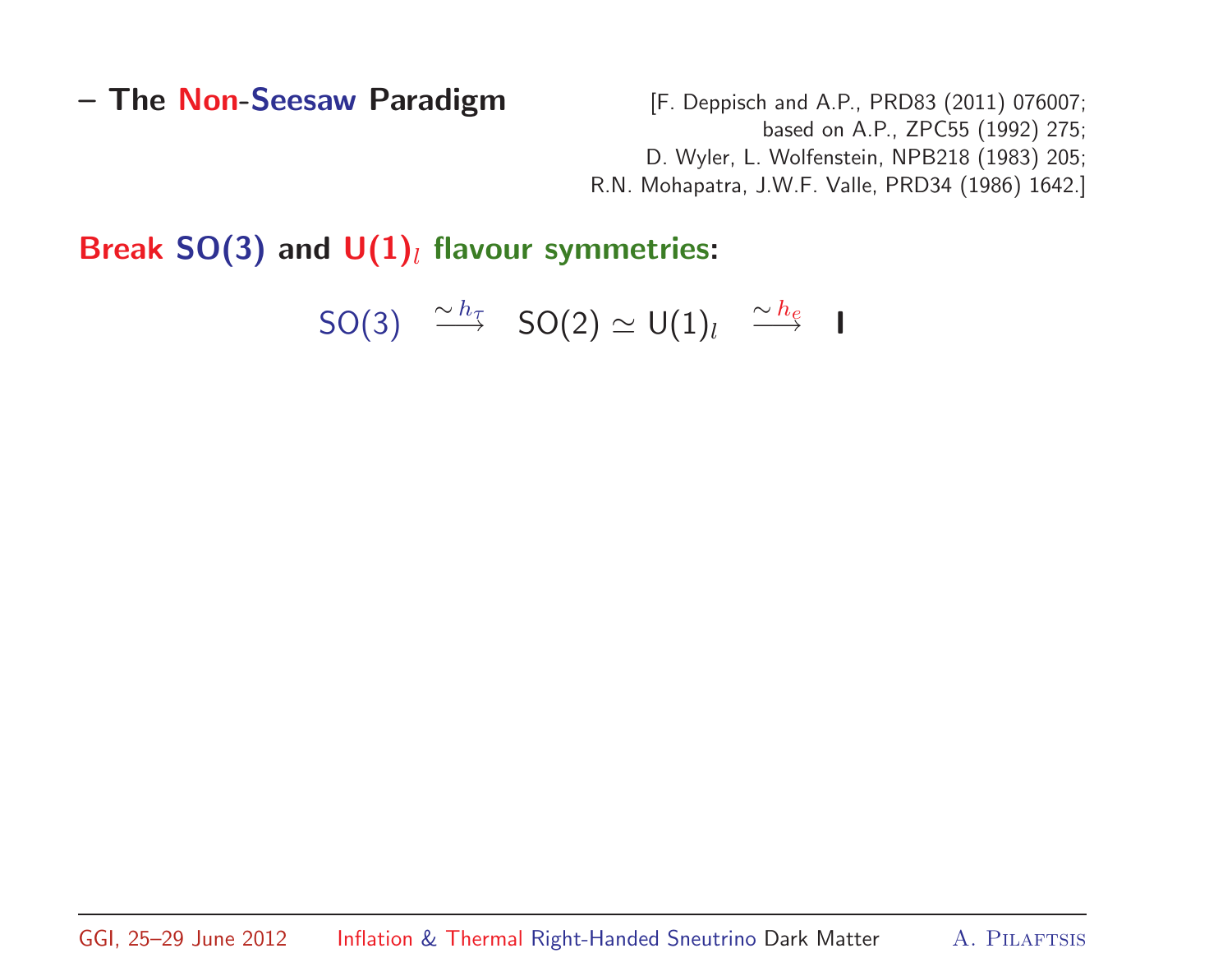- The Non-Seesaw Paradigm [F. Deppisch and A.P., PRD83 (2011) 076007; based on A.P., ZPC55 (1992) 275; D. Wyler, L. Wolfenstein, NPB218 (1983) 205; R.N. Mohapatra, J.W.F. Valle, PRD34 (1986) 1642.]

Break SO(3) and  $U(1)_l$  flavour symmetries:

$$
\mathsf{SO}(3) \quad \overset{\sim h_{\tau}}{\longrightarrow} \quad \mathsf{SO}(2) \simeq \mathsf{U}(1)_l \quad \overset{\sim h_e}{\longrightarrow} \quad \mathsf{I}
$$

 $U_l(1)$ -broken Yukawa sector:

$$
\mathbf{m}_D = \frac{v_{\rm SM}}{\sqrt{2}} \begin{pmatrix} \varepsilon_e & a \, e^{-i\pi/4} & a \, e^{i\pi/4} \\ \varepsilon_\mu & b \, e^{-i\pi/4} & b \, e^{i\pi/4} \\ \varepsilon_\tau & \kappa_1 \, e^{-i(\pi/4 - \gamma_1)} & \kappa_2 \, e^{i(\pi/4 - \gamma_2)} \end{pmatrix} \,,
$$

with  $a \sim b \sim 10^{-2} \sim h_{\tau}$ ,  $\kappa_{1,2} \lesssim 10^{-3}$  &  $|\varepsilon_l| \sim 10^{-7} \sim h_e$ .

$$
\implies \mathbf{m}_{\nu}^{\text{light}} \sim \frac{\varepsilon_l^2 v_{\text{SM}}^2}{m_N} \sim 0.1 \text{ eV} \implies m_N \sim 100 - 500 \text{ GeV}
$$

<sup>=</sup><sup>⇒</sup> <sup>3</sup> nearly degenerate heavy Majorana neutrinos.

GGI, 25-29 June 2012 Inflation & Thermal Right-Handed Sneutrino Dark Matter A. PILAFTSIS